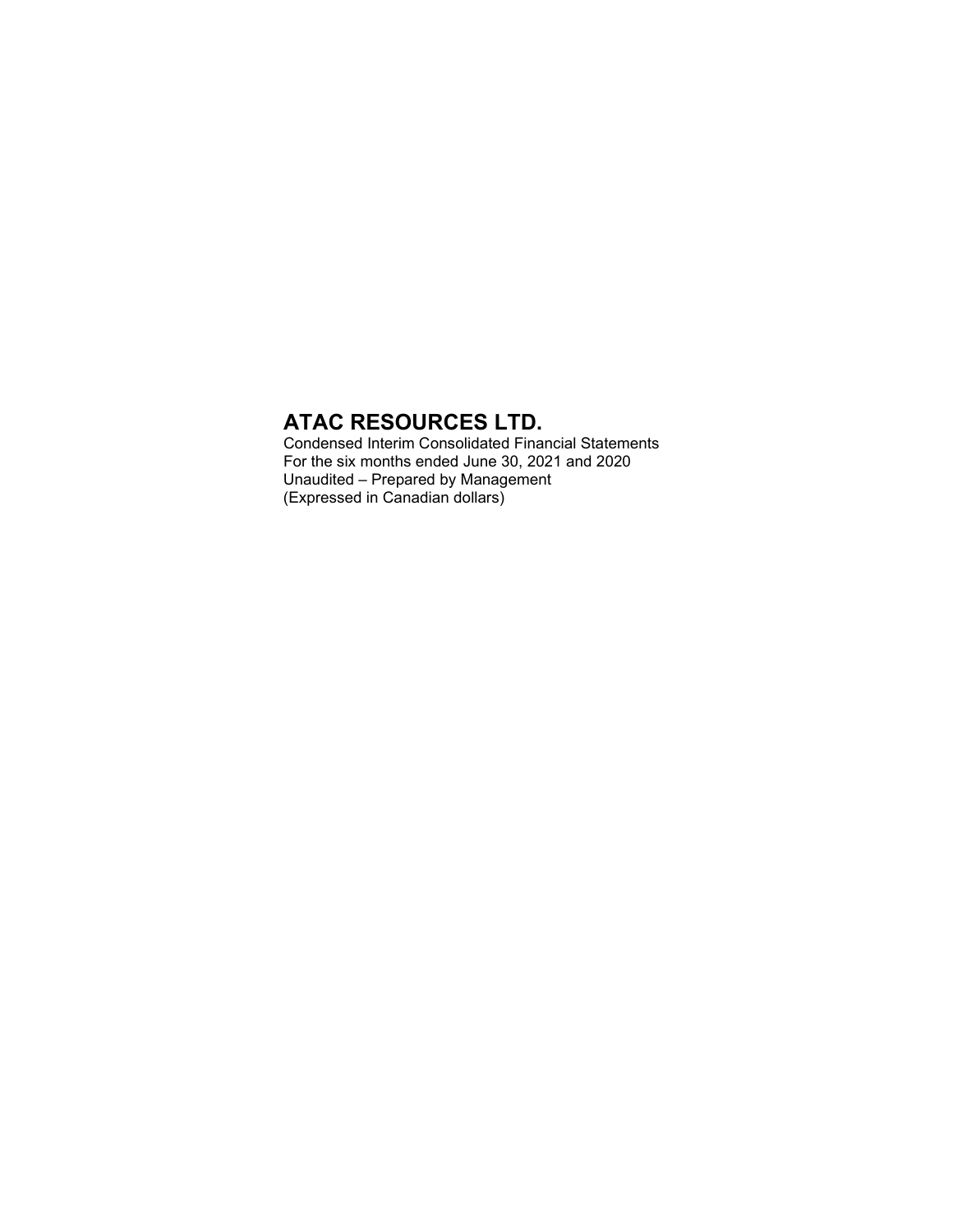#### ATAC Resources Ltd. #1500 – 409 Granville Street Vancouver, British Columbia V6C 1T2

August 26, 2021

To the Shareholders of ATAC Resources Ltd.

The attached condensed interim consolidated financial statements have been prepared by the management of ATAC Resources Ltd. and have not been reviewed by the auditor of the Company.

Yours truly,

Graham Downs Chief Executive Officer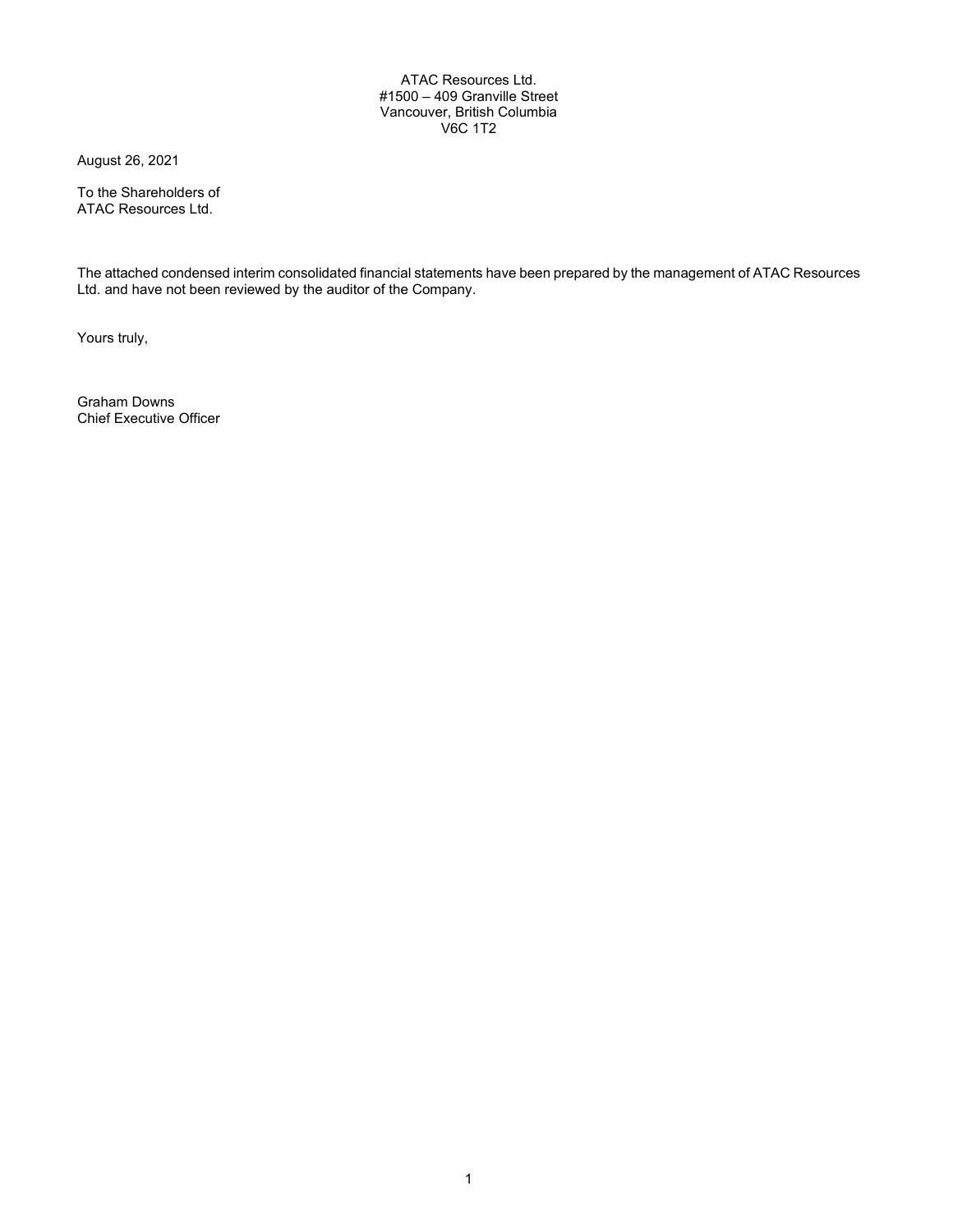Condensed Interim Consolidated Statements of Financial Position Unaudited – Prepared by Management Expressed in Canadian dollars As at

|                                               | June 30, 2021    | <b>December 31, 2020</b> |               |  |  |
|-----------------------------------------------|------------------|--------------------------|---------------|--|--|
| <b>ASSETS</b>                                 |                  |                          |               |  |  |
| <b>Current assets:</b>                        |                  |                          |               |  |  |
| Cash and cash equivalents (Note 3)            | \$<br>8,331,586  | \$                       | 5,901,360     |  |  |
| Receivables and prepayments (Note 4)          | 98,108           |                          | 121,339       |  |  |
| Marketable securities (Note 5)                | 460,034          |                          | 420,957       |  |  |
|                                               | 8,889,728        |                          | 6,443,656     |  |  |
| <b>Non-current assets</b>                     |                  |                          |               |  |  |
| Prepaid exploration expenditures              | 34,216           |                          | 45,494        |  |  |
| Mineral property interests (Note 6)           | 1,911,719        |                          | 793,966       |  |  |
| Reclamation deposit (Note 7)                  | 126,099          |                          | 125,744       |  |  |
| Equipment (Note 8)                            | 107,850          |                          | 112,000       |  |  |
|                                               | 2,179,884        |                          | 1,077,204     |  |  |
| <b>Total Assets</b>                           | \$<br>11,069,612 | \$                       | 7,520,860     |  |  |
| <b>LIABILITIES AND SHAREHOLDERS' EQUITY</b>   |                  |                          |               |  |  |
| Current liabilities:                          |                  |                          |               |  |  |
| Accounts payable and accrued liabilities      | \$<br>349,112    | \$                       | 169,830       |  |  |
| Accounts payable to related parties (Note 10) | 56,284           |                          | 56,566        |  |  |
| Flow-through premium liability (Note 13)      | 192.445          |                          |               |  |  |
| <b>Total liabilities</b>                      | 597.841          |                          | 226,396       |  |  |
| Shareholders' equity:                         |                  |                          |               |  |  |
| Share capital (Note 9)                        | 135,718,285      |                          | 132,149,164   |  |  |
| Contributed surplus (Note 9)                  | 2,673,485        |                          | 3,059,482     |  |  |
| Deficit                                       | (127,919,999)    |                          | (127,914,182) |  |  |
| Total shareholders' equity                    | 10.471.771       |                          | 7.294.464     |  |  |
| Total liabilities and shareholders' equity    | \$<br>11.069.612 | \$                       | 7,520,860     |  |  |

Nature of operations and going concern (Note 1) Commitments (Note 13) Event after the reporting period (Note 14)

Approved on behalf of the Board of Directors as of August 26, 2021:

**"Bruce J. Kenway"** Director

**"Glenn R. Yeadon"** Director

The accompanying notes are an integral part of these condensed interim consolidated financial statements.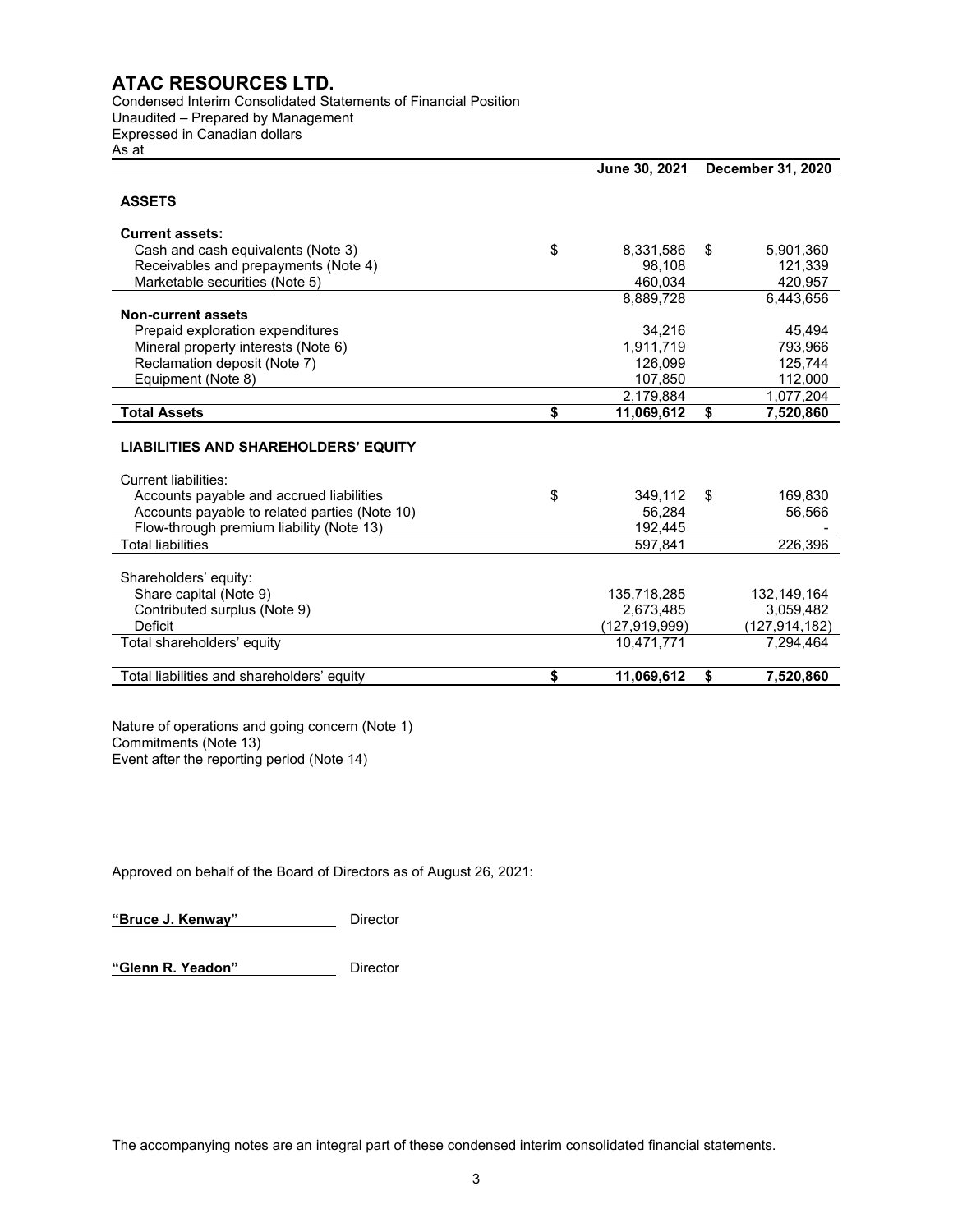Condensed Interim Consolidated Statements of Loss and Comprehensive Loss Unaudited – Prepared by Management Expressed in Canadian dollars

|                                                                     | Three months ended<br>June 30, |    |             |    |             | Six months ended<br>June 30, |             |  |
|---------------------------------------------------------------------|--------------------------------|----|-------------|----|-------------|------------------------------|-------------|--|
|                                                                     | 2021                           |    | 2020        |    | 2021        |                              | 2020        |  |
| Expenses:                                                           |                                |    |             |    |             |                              |             |  |
| Consulting fees (Note 10)                                           | \$<br>38.500                   | S  | 6,750       | S  | 77,000      | \$                           | 18,300      |  |
| Depreciation (Note 8)                                               | 339                            |    |             |    | 339         |                              |             |  |
| Flow-through taxes                                                  |                                |    | (1,014)     |    |             |                              | 123         |  |
| General administrative expenses                                     | 11.619                         |    | 2,034       |    | 15,264      |                              | 9.034       |  |
| Insurance                                                           | 13,357                         |    | 12,245      |    | 26,715      |                              | 24,490      |  |
| Investor relations and shareholder information                      | 7,425                          |    | 9.684       |    | 19,919      |                              | 53,190      |  |
| Management, administration, and corporate                           |                                |    |             |    |             |                              |             |  |
| development fees (Note 10)                                          | 15,202                         |    | 13,578      |    | 30,716      |                              | 40,683      |  |
| Office rent (Note 10)                                               | 19.800                         |    | 11,500      |    | 31,800      |                              | 22,000      |  |
| Professional fees (Note 10)                                         | 42,226                         |    | 28,822      |    | 109,794     |                              | 67,793      |  |
| Property examination costs (Note 10)                                | 15,894                         |    | 1.322       |    | 44.702      |                              | 22.440      |  |
| Salaries and benefits (Note 10)                                     | 85,404                         |    | 64,361      |    | 172,651     |                              | 124,798     |  |
| Share-based payments (Note 9,10)                                    | 6,472                          |    | 89,920      |    | 23,169      |                              | 242,349     |  |
| Transfer agent and filing fees                                      | 4,999                          |    | 5,403       |    | 9,992       |                              | 11,230      |  |
| Loss from operating expenses                                        | (261, 239)                     |    | (244, 605)  |    | (562,061)   |                              | (636, 430)  |  |
| Foreign exchange gain or loss                                       | 3,837                          |    |             |    | 3,005       |                              |             |  |
| Interest income                                                     | 10,131                         |    | 50,145      |    | 20,623      |                              | 104,781     |  |
| Gain(loss) on marketable securities (Note 5)                        | 36,082                         |    | 135,941     |    | 19,077      |                              | 53,094      |  |
| Flow-through premium liability recovery (Note 13)                   | 35,555                         |    |             |    | 35,555      |                              |             |  |
| Recovery in excess of carrying value (Note 6)                       | 30,000                         |    |             |    | 30,000      |                              |             |  |
| Loss for the period before income taxes                             | (145,634)                      |    | (58, 519)   |    | (453, 801)  |                              | (478,555)   |  |
| Deferred income tax recovery                                        |                                |    | 26,128      |    |             |                              | 90,405      |  |
| Loss and comprehensive loss for the period                          | \$<br>(145, 634)               | \$ | (32, 391)   | \$ | (453, 801)  | \$                           | (388, 150)  |  |
| Weighted average number of shares outstanding<br>-basic and diluted | 167,617,668                    |    | 158,035,720 |    | 165,191,586 |                              | 158,035,720 |  |
| Basic and diluted loss per share                                    | \$<br>(0.00)                   | \$ | (0.00)      | \$ | (0.00)      | \$                           | (0.00)      |  |

The accompanying notes are an integral part of these condensed interim consolidated financial statements.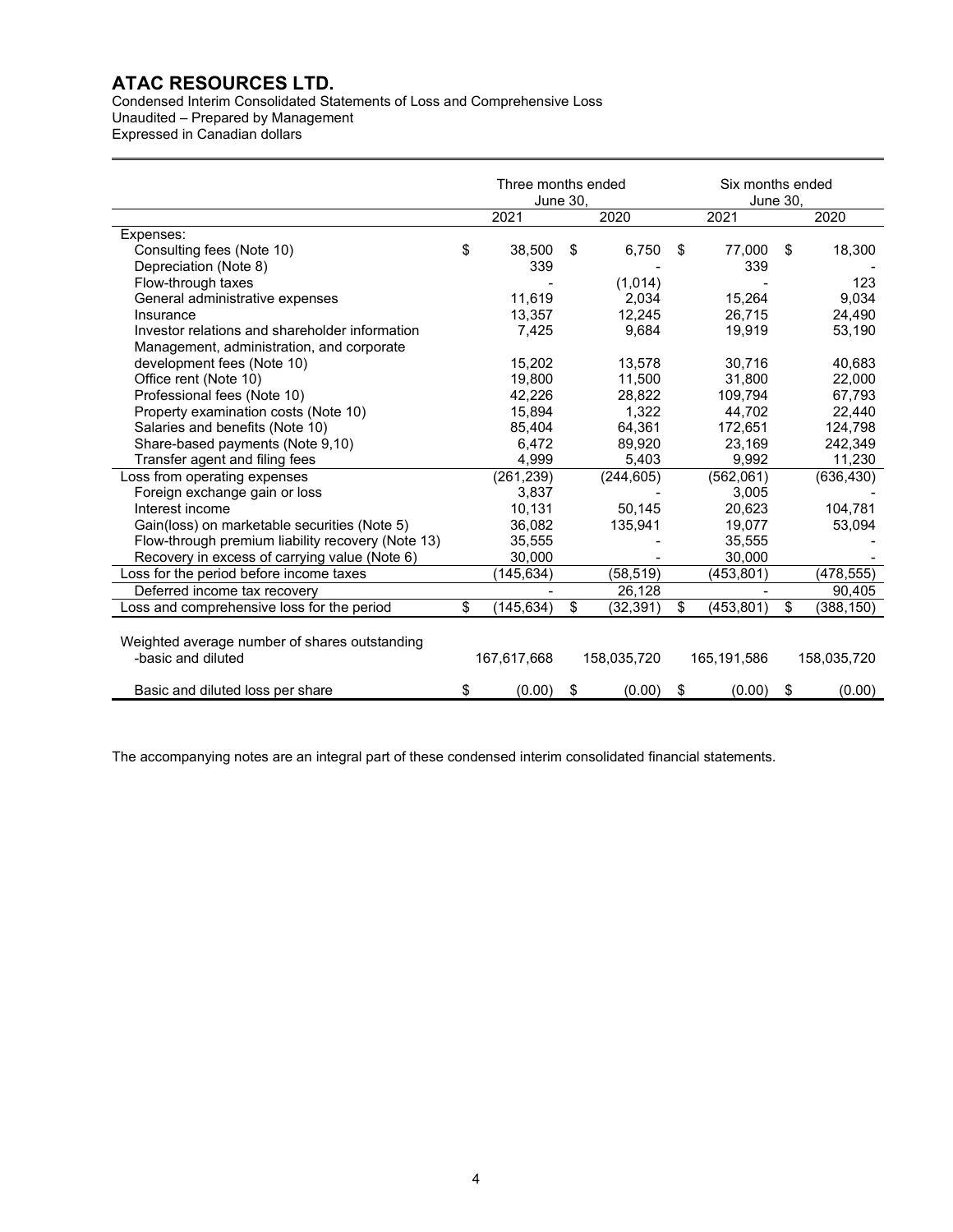Condensed Interim Consolidated Statements of Changes in Shareholders' Equity

Unaudited – Prepared by Management

Expressed in Canadian dollars

|                                                                                                          | Number of<br><b>Shares</b> | Share capital                       | Contributed<br>surplus              | <b>Deficit</b>     | Total<br>shareholders'<br>equity    |
|----------------------------------------------------------------------------------------------------------|----------------------------|-------------------------------------|-------------------------------------|--------------------|-------------------------------------|
| <b>January 1, 2020</b>                                                                                   | 158,035,720                | \$131,090,809                       | \$<br>3,673,633                     | \$ (26, 143, 281)  | \$108,621,161                       |
| Share-based payments<br>Re-allocated on expiration of options<br>Re-allocated on cancellation of options |                            |                                     | 242,349<br>(641, 194)<br>(112, 690) | 641.194<br>112,690 | 242,349                             |
| Private placement shares issued<br>Flow-through premium liability<br>Share issuance costs                | 4,347,827                  | 1,000,000<br>(21, 739)<br>(70, 195) | 22,745                              |                    | 1,000,000<br>(21, 739)<br>(47, 450) |
| Loss and comprehensive loss for the period                                                               |                            |                                     |                                     | (388, 150)         | (388,150)                           |
| June 30, 2020                                                                                            | 162,383,547                | 131,998,875                         | 3,184,843                           | (25, 777, 547)     | 109,406,171                         |
| Share-based payments<br>Re-allocated on cancellation of options                                          |                            |                                     | 70,640<br>(145, 462)                | 145,462            | 70,640                              |
| Shares issued on exercise of options<br>Re-allocated on exercise of options                              | 275,000                    | 83.750<br>50,539                    | (50, 539)                           |                    | 83,750                              |
| Shares issued for mineral properties<br>Loss and comprehensive loss for the period                       | 80,000                     | 16,000                              |                                     | (102, 282, 097)    | 16,000<br>(102, 282, 097)           |
| December 31, 2020                                                                                        | 162,738,547                | 132,149,164                         | 3,059,482                           | (127, 914, 182)    | 7,294,464                           |
| Re-allocated on expiration of options<br>Re-allocated on expiration of finders' warrants                 |                            | 15,200                              | (447, 984)<br>(15,200)              | 447,984            |                                     |
| Private placement shares issued<br>Share issuance costs                                                  | 21,600,000                 | 4,032,000<br>(250, 079)             | 54,018                              |                    | 4,032,000<br>(196, 061)             |
| Flow-through premium liability<br>Share-based payments<br>Loss for the period                            |                            | (228,000)                           | 23,169                              | (453, 801)         | (228,000)<br>23,169<br>(453, 801)   |
| June 30, 2021                                                                                            | 184,338,547                | \$135,718,285                       | \$<br>2,673,485                     | \$(127,919,999)    | 10,471,771<br>\$                    |

See accompanying notes to condensed consolidated interim financial statements.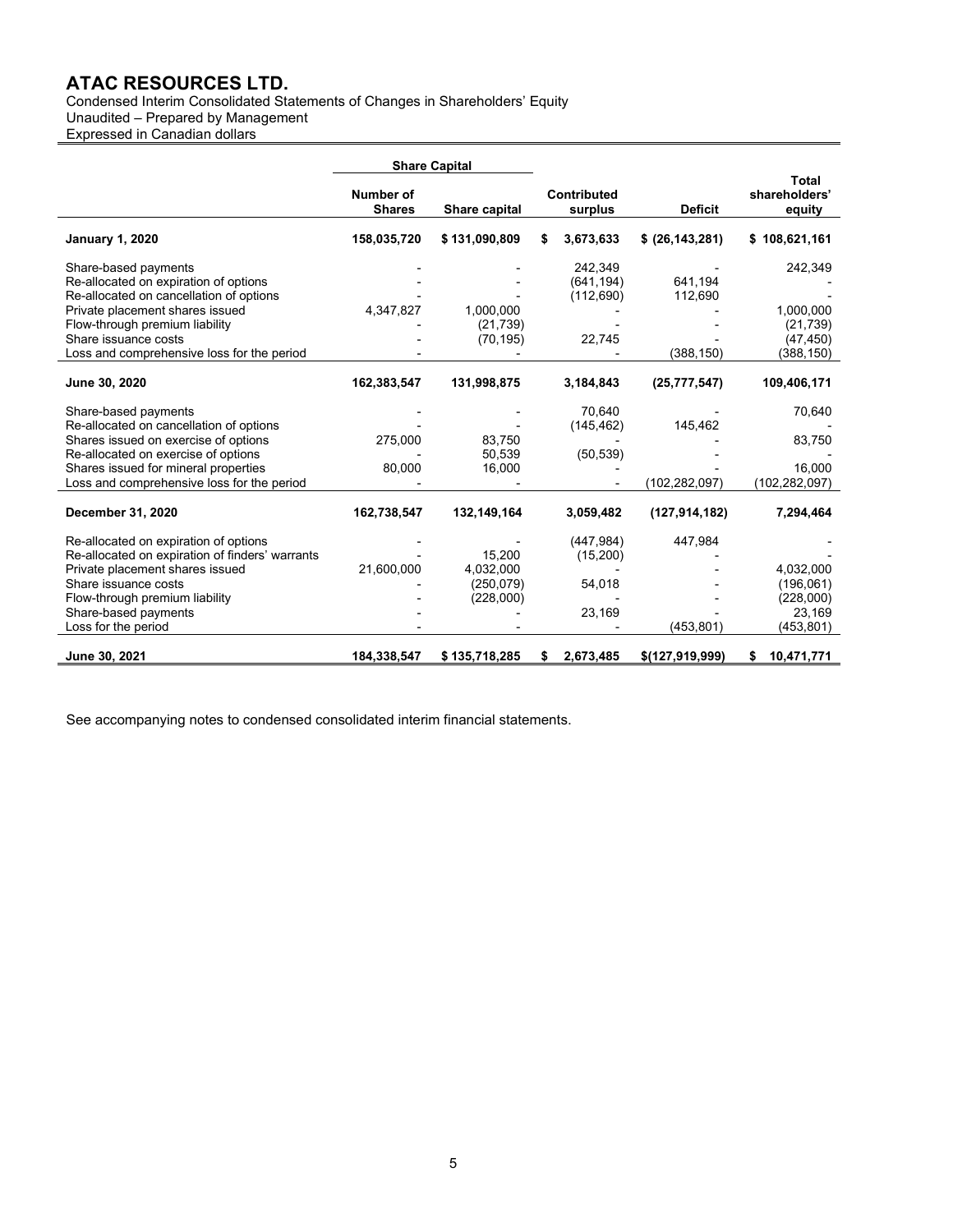Condensed Interim Consolidated Statements of Cash Flows Unaudited – Prepared by Management Expressed in Canadian dollars

| For the six months ended June 30,                                                   | 2021             | 2020             |
|-------------------------------------------------------------------------------------|------------------|------------------|
|                                                                                     |                  |                  |
| Cash flows from operating activities:<br>Loss and comprehensive loss for the period | \$               |                  |
|                                                                                     | (453, 801)       | \$<br>(388, 150) |
| Items not involving cash:<br>Share-based payments                                   | 23,169           | 242,349          |
|                                                                                     |                  |                  |
| Unrealized gain on marketable securities<br>Interest income                         | (19,077)         | (53,094)         |
|                                                                                     | (20, 623)<br>339 | (104, 781)       |
| Depreciation                                                                        |                  |                  |
| Deferred income tax recovery                                                        |                  | (90, 405)        |
| Recovery in excess of carrying value                                                | (30,000)         |                  |
| Flow-through premium recovery                                                       | (35, 555)        |                  |
| Changes in non-cash working capital items:                                          |                  |                  |
| Receivables and prepayments                                                         | (16, 329)        | 43,239           |
| Accounts payable and accrued liabilities                                            | (42, 138)        | (52, 720)        |
| Due to related parties                                                              | (16, 642)        | 8,817            |
| Cash used in operating activities                                                   | (610, 658)       | (394, 745)       |
|                                                                                     |                  |                  |
| Cash flows from investing activities                                                |                  |                  |
| Interest received                                                                   | 20,623           | 104,781          |
| Reclamation deposit                                                                 | (355)            | 1,362            |
| Purchase of equipment                                                               | (12, 189)        |                  |
| Yukon mining exploration grant received                                             | 56,333           | 37,242           |
| Mineral property acquisition costs                                                  | (133, 559)       | (106, 531)       |
| Prepaid exploration expenditures                                                    | (80, 843)        | (32, 201)        |
| Deferred exploration and evaluation expenditures                                    | (681, 055)       | (415, 277)       |
| Cash used in investing activities                                                   | (831, 045)       | (410, 624)       |
|                                                                                     |                  |                  |
| Cash flows from financing activities                                                |                  |                  |
| Issue of common share units for cash                                                | 4,032,000        | 1,000,000        |
| Share issuance costs                                                                | (160, 071)       |                  |
| Cash provided by financing activities                                               | 3,871,929        | 1,000,000        |
|                                                                                     |                  |                  |
| Change in cash                                                                      | 2,430,226        | 194,631          |
| Cash, beginning of the period                                                       | 5,901,360        | 9,669,634        |
| Cash, end of the period                                                             | \$<br>8,331,586  | \$<br>9,864,265  |
|                                                                                     |                  |                  |

Supplemental cash flow information (Note 11)

See accompanying notes to condensed consolidated interim financial statements.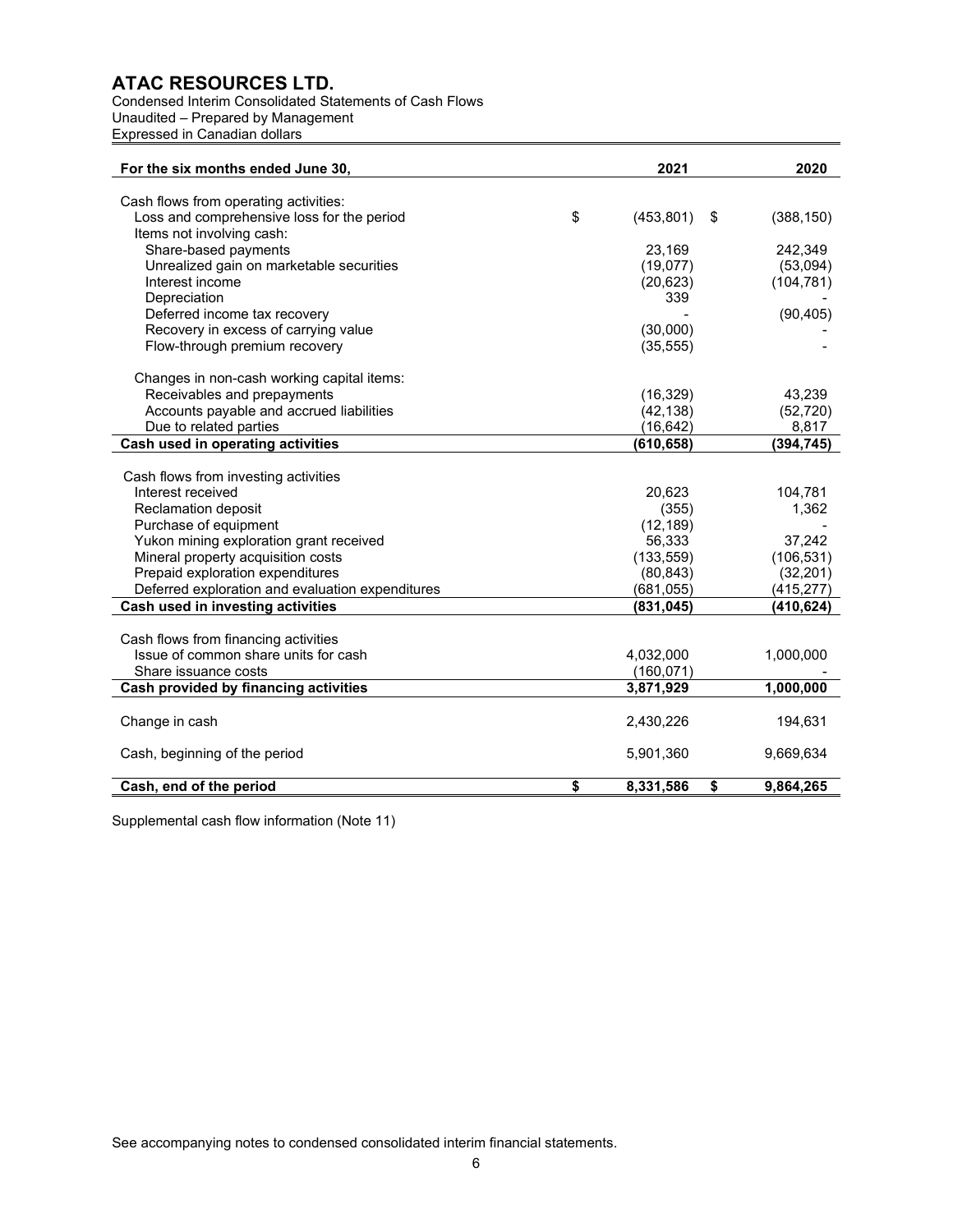#### **1. Nature of operations and going concern**

ATAC Resources Ltd. (the "Company" or "ATAC") was incorporated under the laws of the Province of British Columbia, Canada. The Company's head office is located at 1500 – 409 Granville Street, Vancouver, British Columbia, Canada, V6C 1T2. Its records office is located at 1710 - 1177 West Hastings Street, Vancouver, British Columbia, Canada, V6E 2L3. Its main business activity is the acquisition, exploration and evaluation of mineral property interests located in Canada and United States. The Company's common shares trade on the TSX Venture Exchange ("TSX-V").

The Company is in the process of exploring its mineral property interests and has not yet determined whether they contain mineral reserves that are economically recoverable. The Company's continuing operations and the underlying value and recoverability of the amounts shown for mineral property interests are entirely dependent upon the existence of economically recoverable mineral reserves, the ability of the Company to obtain the necessary financing to complete the exploration and development of the mineral property interests, obtaining the necessary permits to mine, and on future profitable production or proceeds from the disposition of the mineral property interests.

These financial statements are prepared on the basis that the Company will continue as a going concern, which assumes that the Company will be able to continue in operation for the foreseeable future and will be able to realize its assets and discharge its liabilities and commitments in the normal course of operations. As an exploration stage company, the Company does not have revenues and historically has recurring operating losses. As at June 30, 2021, the Company had working capital of \$8,291,887 (December 31, 2020 - \$6,217,260) and shareholders' equity of \$10,471,771 (December 31, 2020 - \$7,294,464). Management has assessed that this working capital is sufficient for the Company to continue as a going concern beyond one year. If the going concern assumption were not appropriate for these financial statements, it could be necessary to restate the Company's assets and liabilities on a liquidation basis.

In March 2020, the World Health Organization declared coronavirus COVID-19 a global pandemic. This contagious disease outbreak, which has continued to spread, and any related adverse public health developments, has adversely affected workforces, economies, and financial markets globally, potentially leading to an economic downturn. It is not possible for the Company to predict the duration or magnitude of the adverse results of the outbreak and its effects on the Company's ability to raise capital or conduct exploration activities. There are travel restrictions and health and safety concerns in all areas in which the Company operates, including the Yukon and B.C in Canada and Nevada, USA, that may prohibit or delay exploration programs from proceeding. Operations will depend on obtaining necessary field supplies, obtaining contractor services and safeguarding all personnel during the outbreak, which may be prohibitive or too costly. Various Government wage and loan subsidies are available to qualified companies to assist them with operating costs during the pandemic. To date, the Company has not qualified for assistance, but the various programs are constantly being expanded and relaxed, which may qualify the Company for assistance.

#### **2. Significant accounting policies**

#### **(a) Basic of presentation**

These financial statements have been prepared in conformity with International Accounting Standard ("IAS") 34, Interim Financial Reporting, using the same accounting policies as detailed in the Company's annual audited financial statements for the year ended December 31, 2020, and do not include all the information required for full annual financial statements in accordance with International Financial Reporting Standards ("IFRS"), as issued by the International Accounting Standards Board ("IASB") and interpretations of the International Financial Reporting Interpretations Committee ("IFRIC"). It is suggested that these financial statements be read in conjunction with the annual audited financial statements.

These financial statements have been prepared on an historical cost basis, except for financial instruments which are classified as fair value through profit or loss ("FVTPL"). In addition, these financial statements have been prepared using the accrual basis of accounting, except for cash flow information.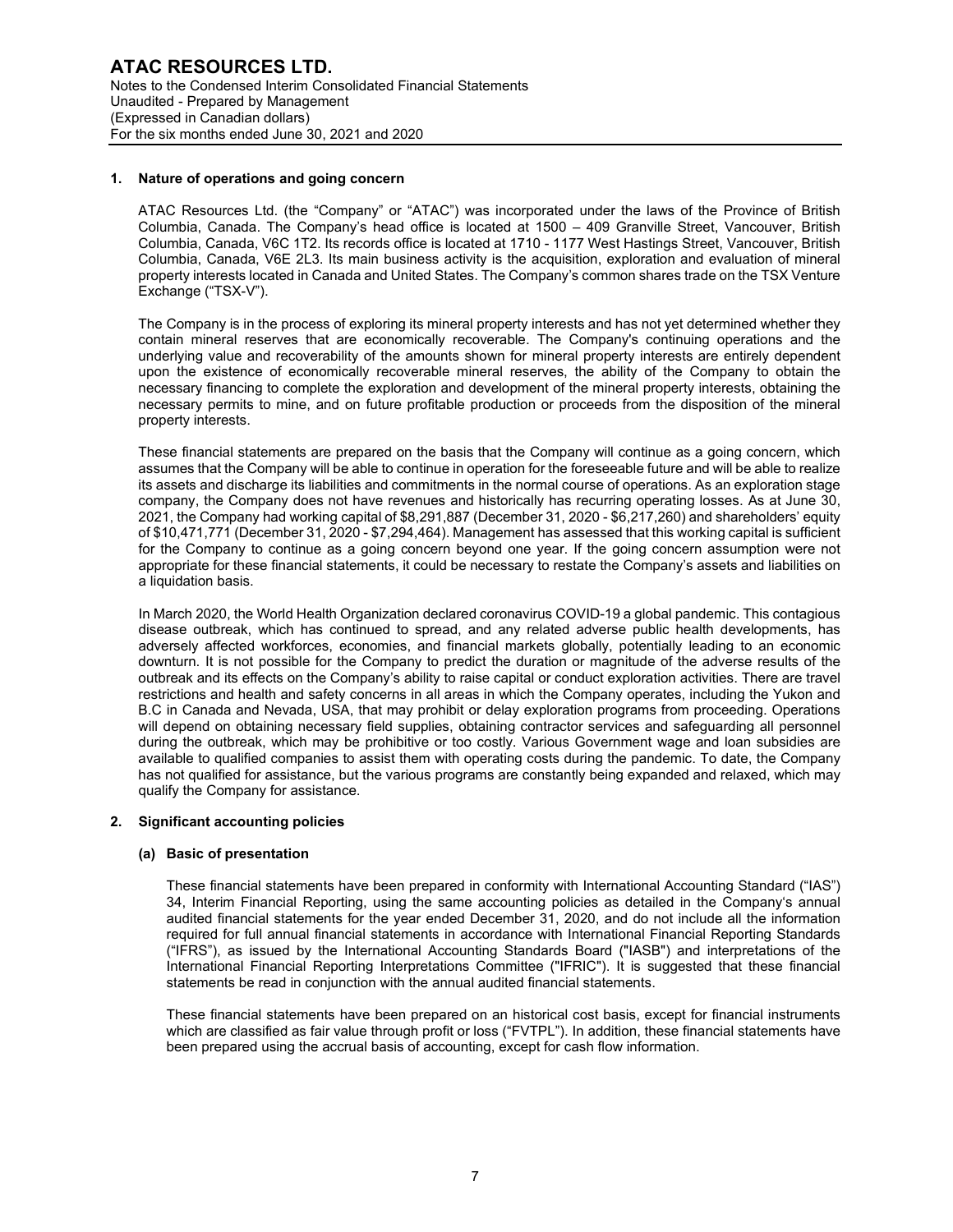#### **2. Basis of Preparation (continued)**

#### **(b) Basis of consolidation**

These condensed consolidated interim financial statements incorporate the financial statements of the Company and its wholly controlled subsidiaries. Control exists when the Company has the power, directly or indirectly, to govern the financial and operating policies of an entity so as to obtain benefits from its activities. The condensed consolidated interim financial statements include the accounts of the Company and its direct wholly-owned subsidiaries. All significant intercompany transactions and balances have been eliminated.

|                                             | Country of<br>Incorporation | <b>Effective Interest</b> | <b>Functional</b><br>currency |
|---------------------------------------------|-----------------------------|---------------------------|-------------------------------|
| 0885802 B.C. Ltd.                           | Canada                      | 100%                      | Canadian Dollar               |
| 0885794 B.C. Ltd.<br>Cascadia Minerals Ltd. | Canada<br>USA               | 100%<br>100%              | Canadian Dollar<br>US Dollar  |

On January 14, 2021, Cascadia Minerals Ltd. was incorporated in the State of Nevada, USA, to facilitate the exploration of the Company's East Goldfield project (Note 6). The records office of Cascadia Minerals Ltd is 210 – 241 Ridge Street, Reno, Nevada, USA.

#### **(c) Significant accounting policies**

The accounting policies, estimates and critical judgments, methods of computation and presentation applied in these financial statements are consistent with those of the most recent annual audited financial statements and are those the Company expects to adopt in its financial statements for the year ended December 31, 2021. Accordingly, these financial statements should be read in conjunction with the Company's most recent annual audited financial statements.

#### **(d) New accounting standards**

Certain pronouncements have been issued by the IASB or IFRIC that are effective for accounting periods beginning on or after January 1, 2021. The Company has reviewed these updates and determined that many of these updates are not applicable or consequential to the Company and have been excluded from discussion within these significant accounting policies.

#### **3. Cash and cash equivalents**

Cash and cash equivalents consist of the following:

|                                                              |   | <b>June 30,</b><br>2021 | December 31,<br>2020   |
|--------------------------------------------------------------|---|-------------------------|------------------------|
| Bank and broker balances<br>Cashable investment certificates | S | 4.667.815<br>3,663,771  | 2,257,851<br>3,643,509 |
|                                                              |   | 8,331,586               | \$<br>5,901,360        |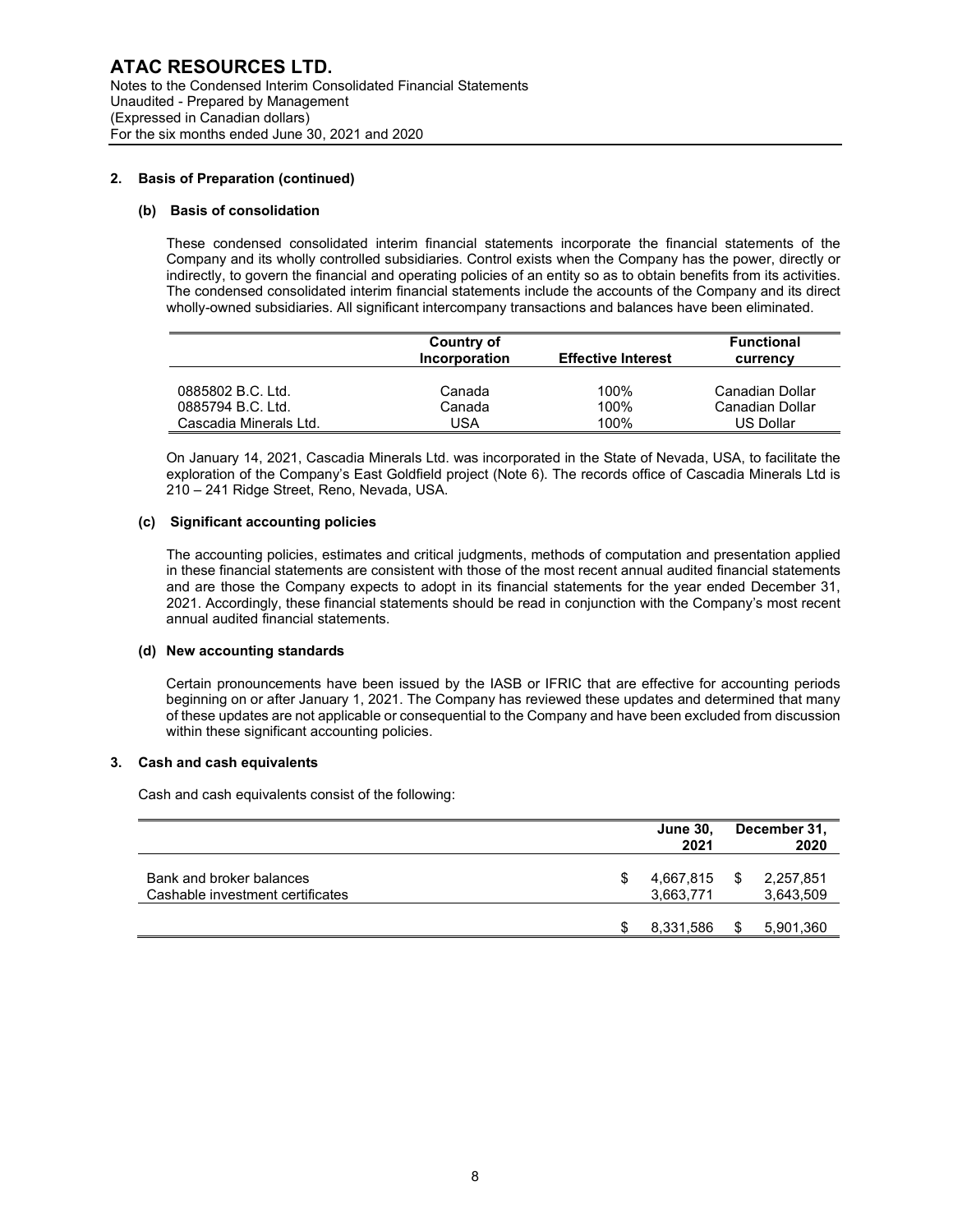#### **4. Receivables and prepayments**

Receivables and prepayments consist of the following:

|                                            | <b>June 30,</b><br>2021 |    | December 31,<br>2020 |
|--------------------------------------------|-------------------------|----|----------------------|
| Sales tax recoverable                      | \$<br>43,290            | \$ | 11,181               |
| Exploration incentives receivable (Note 6) |                         |    | 56,333               |
| Prepaid expenses                           | 54,818                  |    | 53,825               |
|                                            | 98.108                  | £. | 121,339              |

#### **5. Marketable securities**

Marketable securities consist of various common shares received on the option of mineral property interests as follows:

|                                                                             | <b>Shares with</b> |                                  |    |                         |    |                                  |  |  |
|-----------------------------------------------------------------------------|--------------------|----------------------------------|----|-------------------------|----|----------------------------------|--|--|
|                                                                             |                    | an active                        |    |                         |    |                                  |  |  |
|                                                                             |                    | market                           |    | Warrants                |    | <b>Totals</b>                    |  |  |
| Cost<br>January 1, 2020 and June 30, 2020                                   | \$                 | <u>1,691,834</u>                 | \$ | 475,000                 | \$ | 2,166,834                        |  |  |
| <b>Fair value</b><br>January 1, 2020<br>Unrealized gain (loss)              |                    | 213,593<br>55,237                |    | 15,981<br>(2, 143)      |    | 229,574<br>53,094                |  |  |
| June 30, 2020                                                               | \$                 | 268,830                          | \$ | 13,838                  | \$ | 282,668                          |  |  |
| Cost<br>January 1, 2021<br>Additions<br>June 30, 2021                       | \$                 | 1,725,334<br>20,000<br>1,745,334 | \$ | 475,000<br>475,000      | \$ | 2,200,334<br>20,000<br>2,220,334 |  |  |
| <b>Fair value</b><br>January 1, 2021<br>Additions<br>Unrealized gain (loss) |                    | 411,114<br>20,000<br>28,868      |    | 9,843<br><u>(9,791)</u> |    | 433,793<br>20,000<br>19,077      |  |  |
| June 30, 2021                                                               | \$                 | 459,982                          | \$ | 52                      | \$ | 460,034                          |  |  |

During the year ended December 31, 2020, the Company received 25,000 common shares of Makara Mining Corp. ("Makara") at a fair value of \$33,500 (\$1.34 per share) pursuant to an option agreement in respect of the Idaho Creek project (Note 6). In the six months ended June 30, 2021, the Company received an additional 50,000 common shares of Makara at a value of \$20,000 (\$0.40 per share).

The valuation of the shares with an active market has been determined in whole by reference to the bid price of the shares on the TSX-V or Toronto Stock Exchange ("TSX") at each period end date.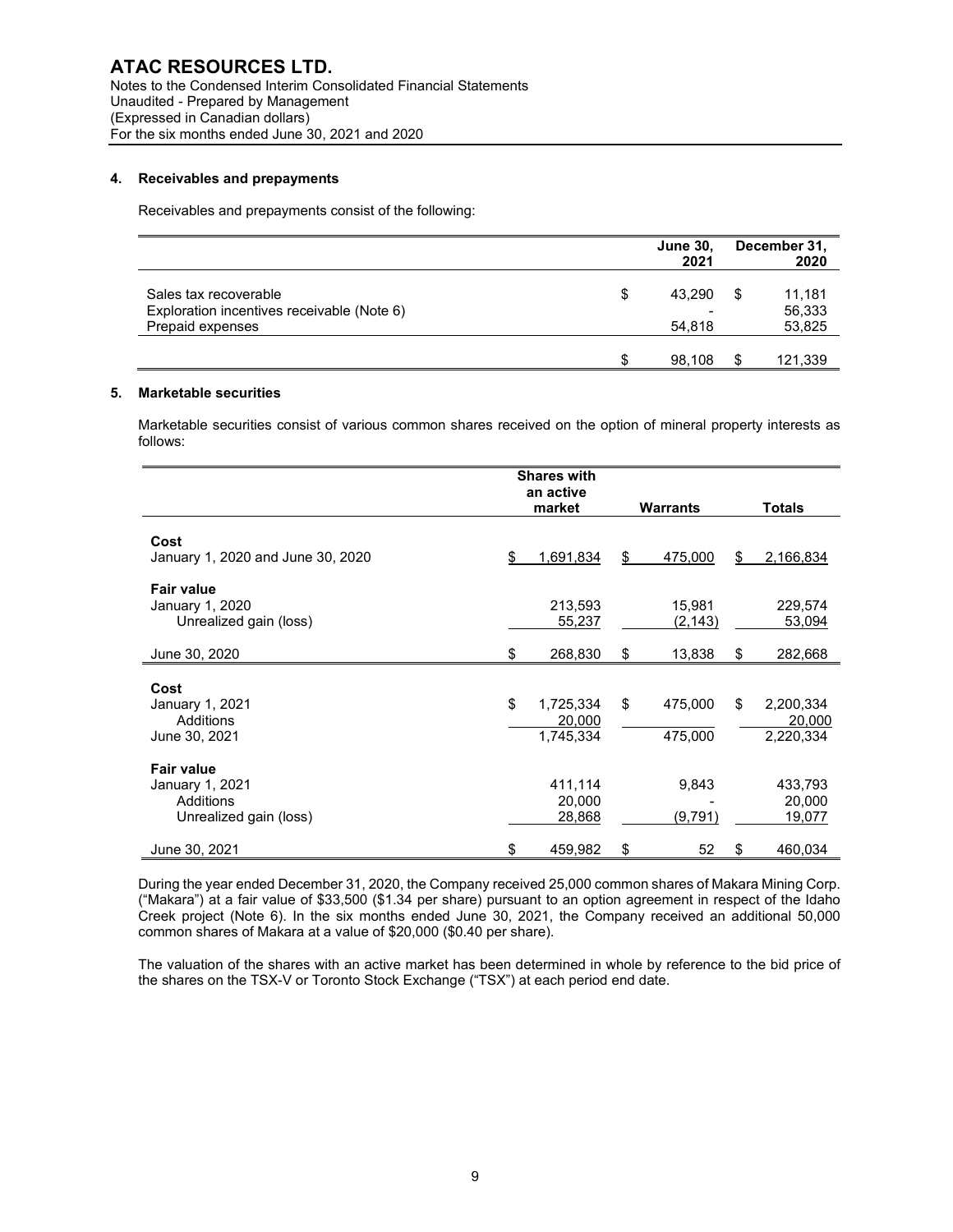#### **6. Mineral property interests**

The Company's mineral property interests consist of various exploration stage properties located in the Yukon Territory, Canada and Nevada, USA. The properties have been grouped into wholly-owned, under option and royalty interests. Properties which are in close proximity and could be developed as a single economic unit are grouped into projects.

|                                                                                                                                                | Wholly-owned                                                                 | <b>Under option</b>     | <b>Total</b>                                                                      |
|------------------------------------------------------------------------------------------------------------------------------------------------|------------------------------------------------------------------------------|-------------------------|-----------------------------------------------------------------------------------|
| January 1, 2020<br>Acquisitions / staking / assessments<br>Exploration and evaluation<br>Proceeds from option<br>Gain on option<br>Impairments | \$115,451,621<br>137.438<br>3,819,135<br>(38, 500)<br>184<br>(118, 783, 685) | \$<br>47.115<br>160,658 | 115,451,621<br>\$.<br>184.553<br>3,979,793<br>(38, 500)<br>184<br>(118, 783, 685) |
| December 31, 2020                                                                                                                              | 586,193                                                                      | 207.773                 | 793,966                                                                           |
| Acquisitions / staking / assessments                                                                                                           | 80.747                                                                       | 62,812                  | 143,559                                                                           |
| Exploration and evaluation                                                                                                                     | 879,051                                                                      | 95,143                  | 724,194                                                                           |
| June 30, 2021                                                                                                                                  | \$                                                                           | \$                      | \$                                                                                |
|                                                                                                                                                | 1,545,991                                                                    | 365,728                 | 1,911,719                                                                         |

Changes in the project carrying amounts for the six months ended June 30, 2021 and year ended December 31, 2020 are summarized as follows:

|                                 | January 1,     | staking /     | Exploration    | June 30.        |
|---------------------------------|----------------|---------------|----------------|-----------------|
|                                 | 2021           | assessments   | and evaluation | 2021            |
| <b>Wholly-owned projects</b>    |                |               |                |                 |
| Rackla Gold Property            |                |               |                |                 |
| Osiris and Orion                | \$             | \$<br>26.114  | \$<br>487.628  | \$<br>513,743   |
| Rau<br>$\overline{\phantom{0}}$ |                | 50,248        | 349,996        | 400,245         |
|                                 | $\overline{2}$ | 76,362        | 837,624        | 913.988         |
|                                 |                |               |                |                 |
| Connaught                       | 373,072        | 4,385         | 41,427         | 418.884         |
| Rosy                            | 213,119        |               |                | 213,119         |
|                                 | 586,193        | 80,747        | 879,051        | 1.545.991       |
|                                 |                |               |                |                 |
| Under option project            |                |               |                |                 |
| East Goldfield                  | 207.773        | 62.812        | 95.143         | 356.728         |
|                                 |                |               |                |                 |
| Total All Projects              | \$<br>793,966  | \$<br>143,559 | \$<br>974.194  | \$<br>1,911,719 |

|                                                      | January 1,<br>2020                        | Acquisitions /<br>staking /<br>assessments |    | Exploration<br>and<br>evaluation  |    |                          |                                        |                                                       |                    |  |  |  |  |  |  | Proceeds<br>from option | Gain on<br>option | Impairments | December 31.<br>2020 |
|------------------------------------------------------|-------------------------------------------|--------------------------------------------|----|-----------------------------------|----|--------------------------|----------------------------------------|-------------------------------------------------------|--------------------|--|--|--|--|--|--|-------------------------|-------------------|-------------|----------------------|
| <b>Wholly-owned projects</b><br>Rackla Gold Property |                                           |                                            |    |                                   |    |                          |                                        |                                                       |                    |  |  |  |  |  |  |                         |                   |             |                      |
| Osiris and Orion<br>- Rau                            | \$75,293,440<br>39,666,330<br>114,959,770 | \$<br>77.044<br>893<br>77,937              | \$ | 512.662<br>3,233,318<br>3,745,980 | \$ | $\overline{\phantom{0}}$ | \$<br>$\blacksquare$<br>$\blacksquare$ | \$<br>(75,883,145)<br>(42,900,540)<br>(118, 783, 685) | \$                 |  |  |  |  |  |  |                         |                   |             |                      |
| Connaught<br><b>Idaho Creek</b><br>Rosy              | 258.051<br>24.181<br>209,619              | 58.991<br>127<br>383                       |    | 56,030<br>14.008<br>3.117         |    | (38,500)                 | 184                                    |                                                       | 373,072<br>213,119 |  |  |  |  |  |  |                         |                   |             |                      |
|                                                      | 115.451.621                               | 137.438                                    |    | 3,819,135                         |    | (38, 500)                | 184                                    | (118, 783, 685)                                       | 586,193            |  |  |  |  |  |  |                         |                   |             |                      |
| <b>Under option project</b><br>East Goldfield        |                                           | 47,115                                     |    | 160.658                           |    |                          |                                        |                                                       | 207,773            |  |  |  |  |  |  |                         |                   |             |                      |
| <b>Total All Projects</b>                            | \$115,451,621                             | \$<br>184.553                              |    | 3,979,793                         |    | (38, 500)                | \$<br>184                              | \$(118, 783, 685)                                     | 793,996            |  |  |  |  |  |  |                         |                   |             |                      |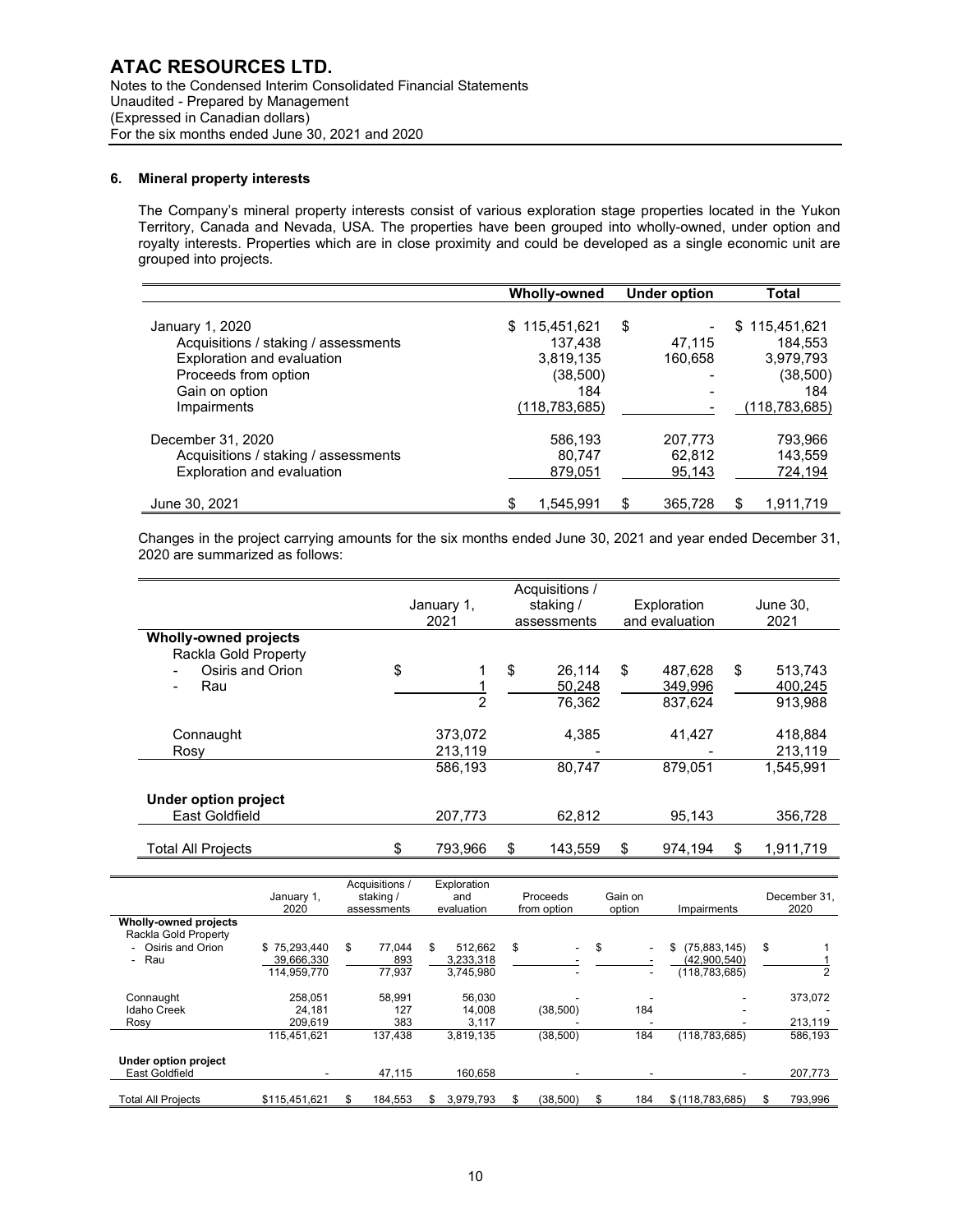#### **Wholly-owned projects**

The Company's wholly owned projects are comprised of the rights to explore various mineral claims located in the Yukon Territory and Nevada, which are at various stages of exploration. They are not subject to any option or sale agreements, except as noted below.

#### *Rackla Gold property*

The Rackla Gold property consists of a 100% interest in the various mineral properties located in the Mayo Mining District, Yukon Territory. The Rackla Gold property has been divided into three separate projects, being the Rau, Osiris and Orion projects.

The Rau project is located at the western end of the Rackla Gold property and hosts the Tiger Gold deposit.

The Osiris project is located at the eastern end of the Rackla Gold property and hosts Carlin-type gold mineralization.

The Orion project is located in the central one-third of the Rackla Gold property.

As at December 31, 2020, the Company recorded an impairment provision of \$118,783,685 on the Rackla Gold property as a result of certain impairment indicators being present under the accounting standards. The impairment indicators largely consisted of: (i) the Company's market capitalization being significantly lower than the net assets of the Company for a prolonged period of time; and (ii) the ongoing challenges that the Company has faced with respect to getting the road permitting in place to allow ground access to the property. In future periods, if the impairment indicators are no longer present (ie: the Company's market capitalization has improved and the Company is successful in the continued negotiations with respect to the road permitting), the Company, if it can provide a supportable estimate of the property's recoverable amount, may record a reversal of the 2020 impairment provision. Any impairment reversal shall be to the recoverable amount, not to exceed the carrying value of the property prior to its impairment.

#### *Connaught project*

The Connaught project consists of a 100% interest in the CN, NC, OM and TN mineral claims located in the Dawson Mining District, Yukon Territory. The vendor retains a 1% NSR on the TN claims.

In 2019, the Company was approved to receive financial assistance from the Yukon Government on 2019 qualified exploration expenditures on its CN claims, to a maximum of \$37,242. As at December 31, 2019, the Company had earned the full \$37,242, which was received during the six months ended June 30, 2020.

In 2020, the Company was approved to receive financial assistance from the Yukon Government on 2020 qualified exploration expenditures on its Connaught project, to a maximum of \$39,558. As at December 31, 2020, the Company had earned \$33,070 of the amount, which was received during the six months ended June 30, 2021.

See Blackbear claims and Mag claims for option agreements in respect of additional claims forming part of the Company's Connaught project.

#### *Idaho Creek project*

The Idaho Creek project consists of a 100% interest in the Idaho mineral claims located in the Whitehorse Mining District, Yukon Territory.

On August 19, 2020, the Company signed a property option agreement (the "Option Agreement") with Makara Mining Corp. ("Makara"), whereby Makara has the option to earn a 100% interest in the Company's Idaho Creek project. Pursuant to the Option Agreement, Makara can earn the interest through completion of the following: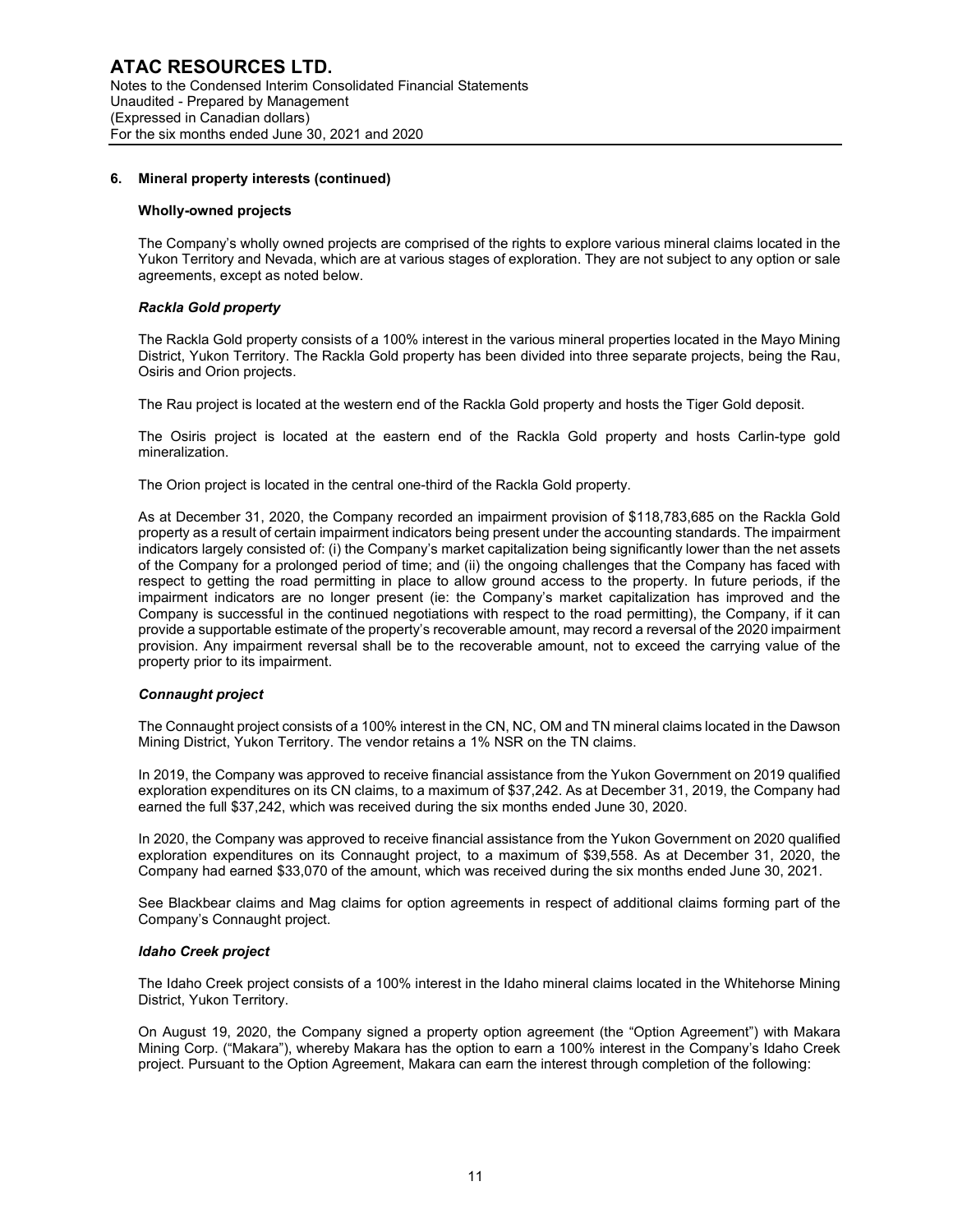#### **Wholly-owned projects (continued)**

#### *Idaho Creek project (continued)*

Cash payments of \$150,000:

- \$5,000 on execution of the Option Agreement (received);
- \$10,000 on or before May 1, 2021 (received);
- \$20,000 on or before May 1, 2022;
- \$25,000 on or before May 1, 2023; and
- \$90,000 on or before May 1, 2024.

Issuance of 750,000 common shares:

- 25,000 common shares on execution of the Option Agreement (received at a fair value of \$33,500);
- 50,000 common shares on or before May 1, 2021 (received at a fair value of \$20,000);
- 100,000 common shares on or before May 1, 2022;
- 250,000 common shares on or before May 1, 2023; and
- 325,000 common shares on or before May 1, 2024.

In addition, Makara is required to incur \$2,000,000 in exploration expenditures on the project as follows:

- \$50,000 on or before December 1, 2020 (incurred);
- An additional \$100,000 on or before December 1, 2021;
- An additional \$150,000 on or before December 1, 2022;
- An additional \$500,000 on or before December 1, 2023; and
- An additional \$1,200,000 on or before December 1, 2024.

Pursuant to the Option Agreement, the Company retains a 2% NSR from any commercial production of precious metals from the Idaho Creek project of which Makara can repurchase one-half (being 1%) for \$1,000,000.

Further, in addition to the NSR, the Company shall be entitled to receive a one-time cash payment equal to \$1 per ounce of gold (or the value equivalent in other metals) identified in the earlier of a National Instrument 43-101 Standards of Disclosure for Mineral Property compliant: (i) measured and indicated resource estimate applicable to the project; or (ii) a proven and probable reserve estimate applicable to the project.

During the year ended December 31, 2020, the Company recognized a gain of \$184 in respect of option payments received in excess of the Company's carrying value of the project. In the six months ended June 30, 2021, the Company recognized a recovery in excess of carrying costs of \$30,000.

In 2020, the Company was approved to receive financial assistance from the Yukon Government on 2020 qualified exploration expenditures on its Idaho Creek project, to a maximum of \$23,263. As at December 31, 2020, the Company had earned the full amount, which was received during the six months ended June 30, 2021.

Expenditures on the project after the Option Agreement with Makara was signed have been recovered from Makara, therefore the financial assistance earned on these amounts are due to Makara. The 2020 financial assistance was determined to be \$18,536 and was included in accounts payable and accrued liabilities as at December 31, 2020 and paid during the six months ended June 30, 2021.

#### *Rosy project*

The Rosy project consists of a 100% interest in the Rosy and Sam mineral claims located in the Whitehorse Mining District, Yukon Territory.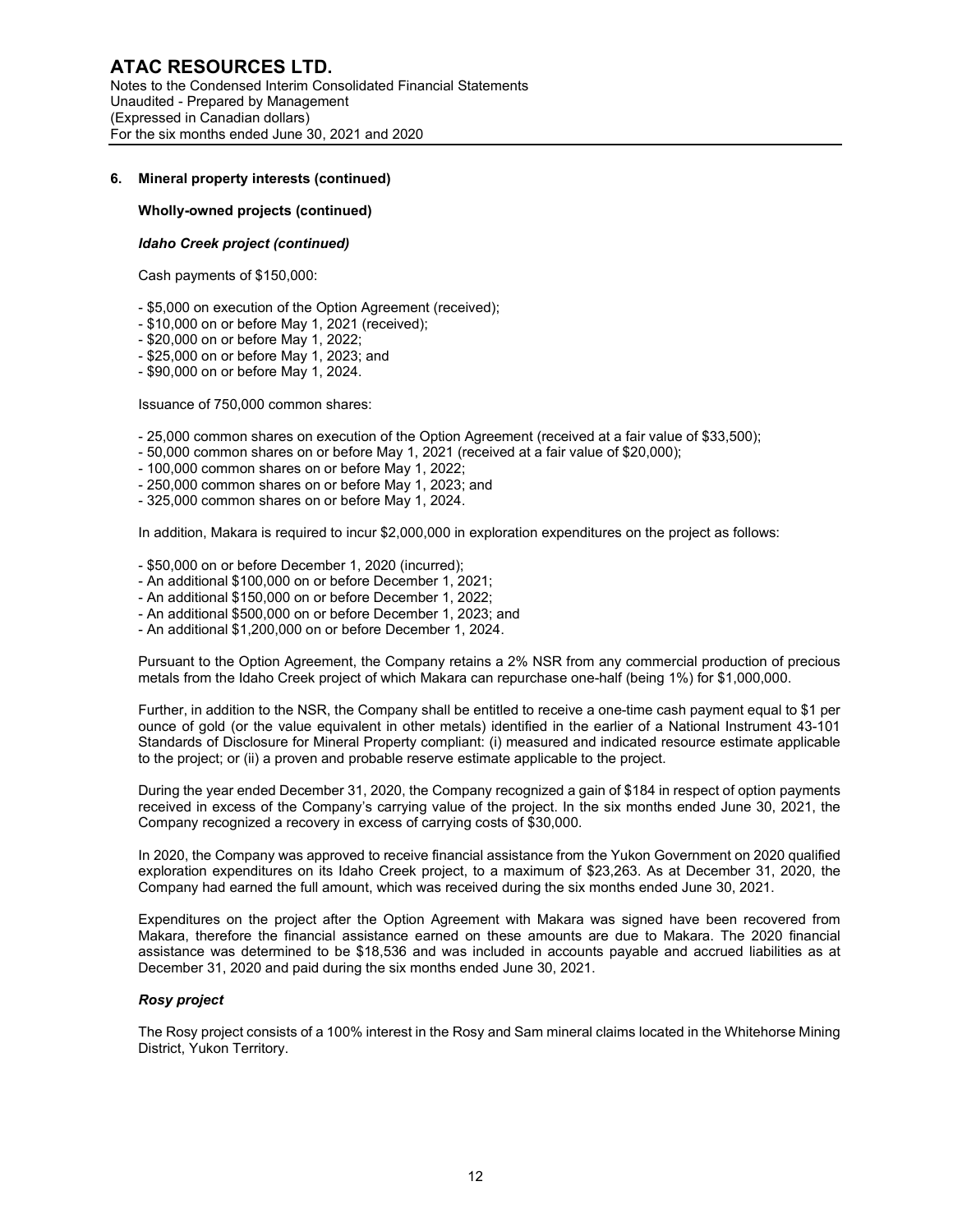#### **Projects under option**

#### *East Goldfield project*

On February 20, 2020, the Company signed a Property Option Agreement with Silver Range Resources Ltd. ("Silver Range"), a company with common Directors and Officers, whereby the Company has the option to earn a 100% interest in Silver Range's East Goldfield property located in Nevada, USA. Pursuant to the Option Agreement, the Company has the right to earn an initial 75% interest in the property (the "Initial Option") by making cash payments to Silver Range based on the following schedule:

Cash payments of \$400,000:

- \$30,000 on execution of the Option Agreement (paid);

- \$40,000 on or before April 1, 2021 (paid);
- \$70,000 on or before April 1, 2022;
- \$100,000 on or before April 1, 2023; and
- \$160,000 on or before April 1, 2024.

In addition, the Initial Option requires the Company to incur exploration expenditures on the property as follows:

- \$200,000 on or before April 1, 2021 (incurred);
- An additional \$200,000 on or before April 1, 2022; and
- An additional \$9,600,000 on or before December 1, 2025.

The Company has the right at its sole election to make up 50% of all of the cash payments under the Initial Option through the issuance of common shares to Silver Range. The number of common shares to be issued as payment is to be calculated using a share price equal to the volume weighted average price of the Company's common shares for the 10 trading days immediately preceding the applicable payment date, subject to such price not being less than \$0.05 per share. Silver Range is not required to accept any number of common shares where accepting the number of shares will result in Silver Range holding (directly or indirectly) more than an aggregate 19.9% of the issued and outstanding shares of the Company.

On completion of the Initial Option, the Company will have the right to acquire an additional 25% interest in the property (the "Second Option") by paying Silver Range an additional \$10,000,000 on or before the date that is six months from the Company's issuance of a notice to Silver Range confirming its desire to exercise the Second Option.

Silver Range will retain a 2% NSR on all mineral production from the properties, of which up to 1% can be purchased for \$1,000,000.

Silver Range will also be entitled to receive a one-time cash payment equal to US\$2 per ounce of gold (or the value equivalent in other metals) on the first 1,000,000 ounces of gold, identified in a NI 43-101 compliant measured and indicated resource estimate application (or proven and probable reserves) to the property; and an additional onetime cash payment equal to US\$1 per ounce of gold (or the value equivalent in other metals) on all ounces of gold in excess of 1,000,000 ounces of gold, identified in a NI 43-101 compliant proven or probable reserve estimate applicable (or proven and probable reserves) to the property.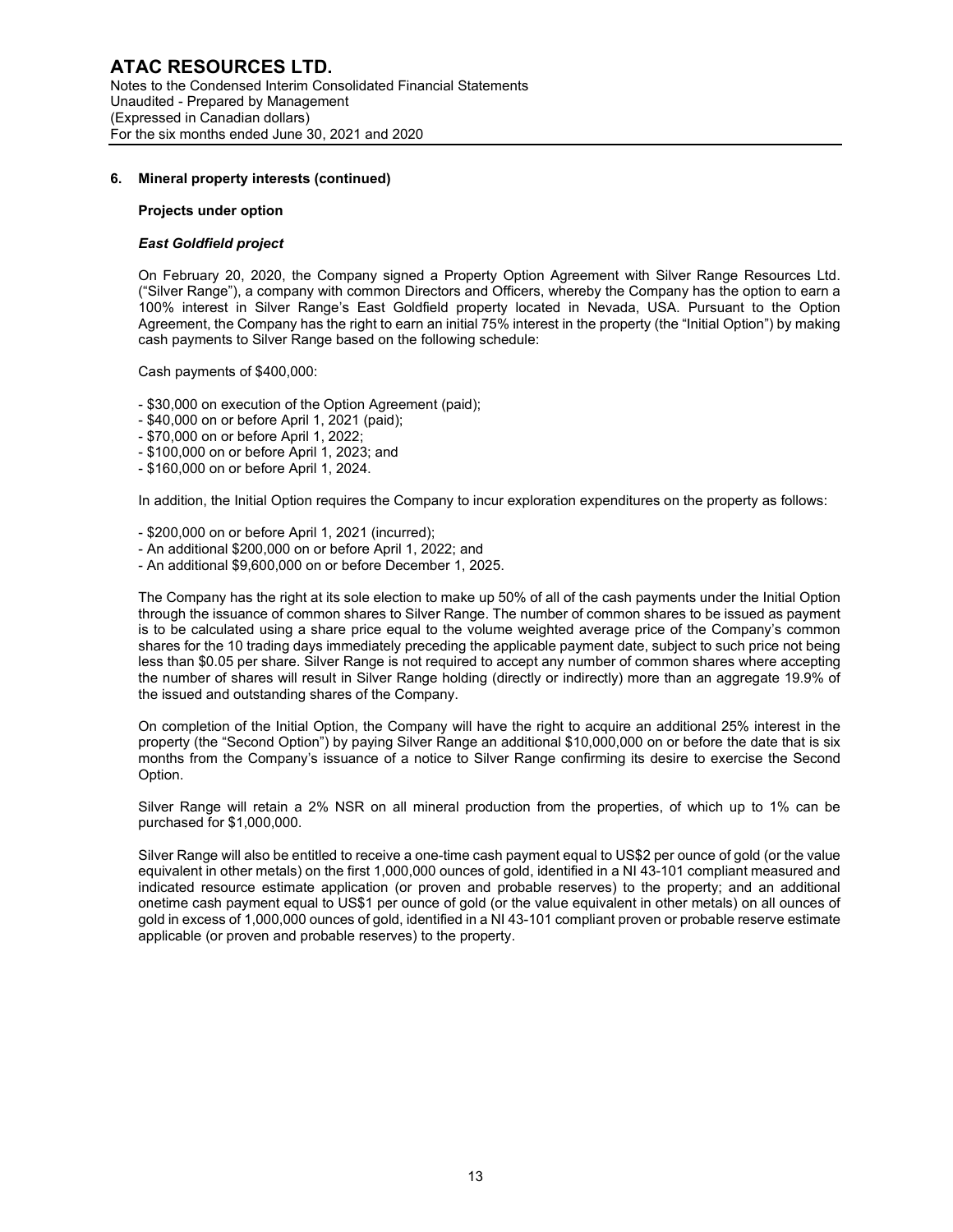#### **Projects under option (continued)**

#### *Blackbear claims (continued)*

On November 20, 2020, the Company signed a Property Option Agreement with two vendors whereby the Company has the option to earn a 100% interest in a series of claims contiguous to the Company's Connaught project. Pursuant to the Option Agreement, the Company has the right to earn a 100% interest in the property by making cash payments to the vendors based on the following schedule:

Cash payments of \$100,000:

- \$10,000 on execution of the Option Agreement (paid);

- \$10,000 on or before February 28, 2022;
- \$10,000 on or before February 28, 2023;
- \$15,000 on or before February 28, 2024;
- \$25,000 on or before February 28, 2025; and
- \$30,000 on or before February 28, 2026.

In addition, the Option Agreement requires the Company to issue 200,000 common shares as follows:

- 20,000 common shares on Exchange acceptance (issued at a fair value of \$4,000);

- 20,000 common shares on or before February 28, 2022;
- 20,000 common shares on or before February 28, 2023;
- 30,000 common shares on or before February 28, 2024;
- 50,000 common shares on or before February 28, 2025; and
- 60,000 common shares on or before February 28, 2026.

The vendors will retain a 2% NSR on all mineral production from the properties, of which up to 1% can be purchased for \$500,000.

#### *Mag claims*

On November 20, 2020, the Company signed a Property Option Agreement with a vendor whereby the Company has the option to earn a 100% interest in a series of claims contiguous to the Company's Connaught project. Pursuant to the Option Agreement, the Company has the right to earn a 100% interest in the property by making cash payments to the vendor based on the following schedule:

Cash payments of \$70,000:

- \$15,000 on execution of the Option Agreement (paid);
- \$25,000 on or before December 31, 2021; and
- \$30,000 on or before December 31, 2022.

In addition, the Option Agreement requires the Company to issue 120,000 common shares as follows:

- 60,000 common shares on Exchange acceptance (issued at a fair value of \$12,000);
- 30,000 common shares on or before December 31, 2021; and
- 30,000 common shares on or before December 31, 2022.

The vendors will retain a 1% conventional royalty ("CNSR") and a 10% high-grade royalty on all mineral production from the properties The Company has the right to purchase 100% of the CNSR for \$250,000.

#### **Royalty interests**

The Company has a 1% NSR on the Golden Revenue, Nitro, Seymour and Dawson Gold properties located in the Dawson and Whitehorse Mining Districts, Yukon Territory.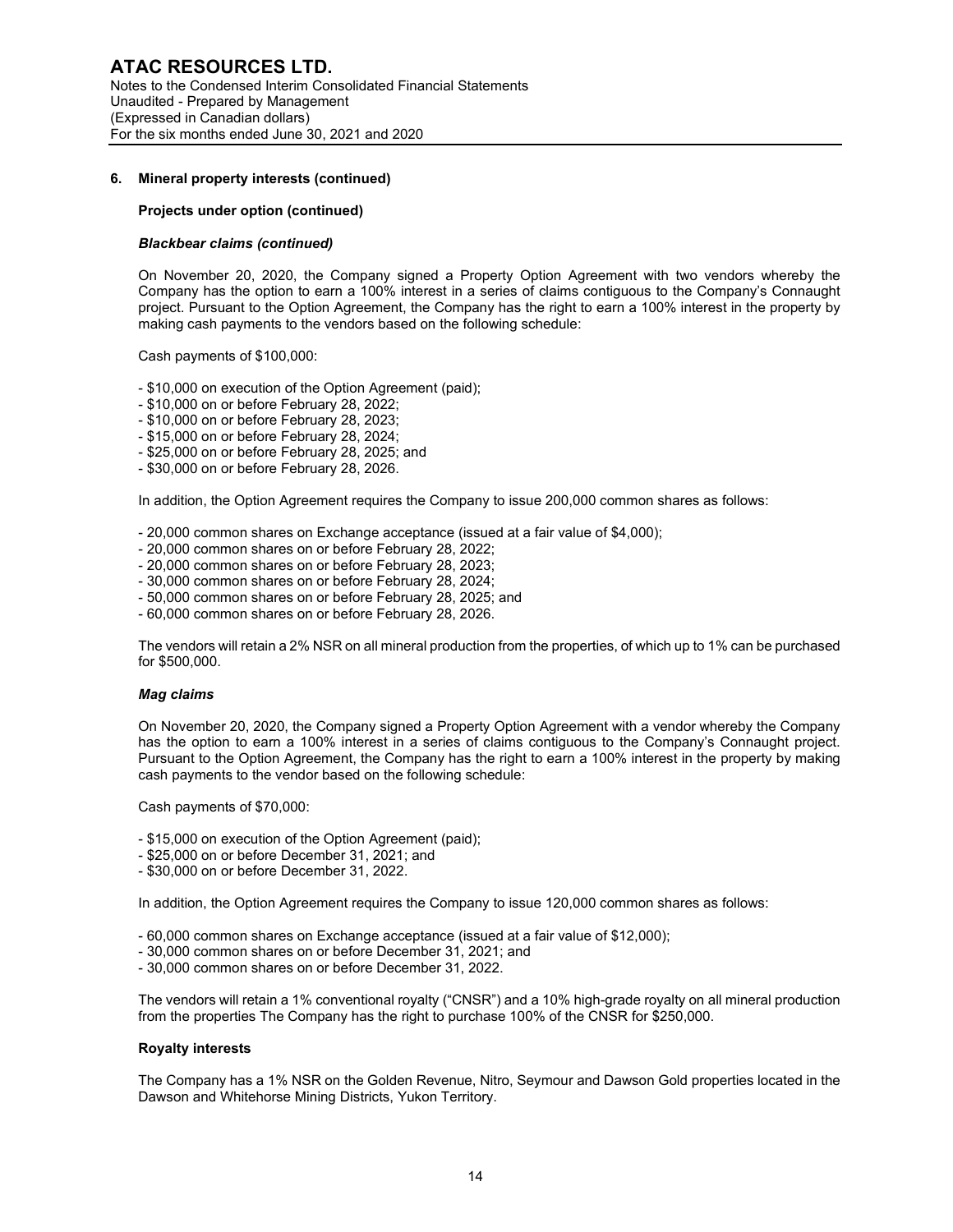#### **Exploration expenditures**

Exploration and evaluation expenditures on the projects consisted of the following:

| For the six months ended  | Osiris and  |    |         |    |                |    |        |    |         |
|---------------------------|-------------|----|---------|----|----------------|----|--------|----|---------|
| June 30, 2021             | Orion       |    | Rau     |    | East Goldfield |    | Other  |    | Total   |
|                           |             |    |         |    |                |    |        |    |         |
| Assays                    | \$<br>3.078 | \$ | 9.126   | \$ | 37.499         | \$ | 1,688  | \$ | 51,391  |
| Depreciation (Note 8)     | 8.000       |    | 8.000   |    |                |    |        |    | 16.000  |
| Drilling                  |             |    | 36.242  |    | 628            |    |        |    | 36.870  |
| Field and camp            | 191.960     |    | 71.998  |    | 4.177          |    | 2.978  |    | 271.113 |
| Helicopter and fixed wing |             |    | 148.269 |    |                |    | 2.900  |    | 151.169 |
| Labour                    | 17.027      |    | 60.157  |    | 10.805         |    | 28.480 |    | 116.469 |
| Resource, engineering and | 267.563     |    |         |    |                |    | 5.050  |    | 272.613 |
| environmental studies     |             |    |         |    |                |    |        |    |         |
| Surveys and consulting    |             |    |         |    | 36,296         |    |        |    | 36,296  |
| Travel and accommodation  |             |    | 16,204  |    | 5,738          |    | 331    |    | 22,273  |
|                           |             |    |         |    |                |    |        |    |         |
| <b>Total All Projects</b> | 487,628     | \$ | 349.996 | \$ | 95,143         |    | 41,427 | S  | 974,194 |
|                           |             |    |         |    |                |    |        |    |         |

| For the year ended        | Osiris and    |    |           |               |    |           |
|---------------------------|---------------|----|-----------|---------------|----|-----------|
| December 31, 2020         | Orion         |    | Rau       | Other         |    | Total     |
|                           |               |    |           |               |    |           |
| Assays                    | \$<br>19.898  | \$ | 176.375   | \$<br>119.298 | \$ | 315,571   |
| Depreciation (Note 8)     | 16.000        |    | 16.000    |               |    | 32,000    |
| <b>Drilling</b>           | 35,600        |    | 888,651   |               |    | 924,251   |
| Field                     | 41.840        |    | 434,132   | 15,017        |    | 490.989   |
| Helicopter and fixed wing | 178.590       |    | 834,202   |               |    | 1,012,792 |
| Labour                    | 18.296        |    | 566.003   | 86,862        |    | 671.161   |
| Resource, engineering and |               |    |           |               |    |           |
| environmental studies     | 193,570       |    | 185,665   |               |    | 379,235   |
| Surveys and consulting    | 1,260         |    | 13.645    | 52,051        |    | 66,956    |
| Travel and accommodation  | 7,608         |    | 118,645   | 784           |    | 127,037   |
|                           | 512.662       |    | 3,233,318 | 274.012       |    | 4.019.992 |
| Less: Yukon mineral       |               |    |           |               |    |           |
| exploration grant         |               |    |           | (40,199)      |    | (40, 199) |
| <b>Total All Projects</b> | \$<br>512,662 | S  | 3,233,318 | 233,813       | S  | 3,979,793 |

#### **7. Reclamation deposit**

The reclamation deposit is comprised of a cashable guaranteed investment certificate with a one-year term. It is pledged to the Yukon Government to ensure specified properties are properly restored after exploration. Management has determined that the Company has no material reclamation work related to the properties requiring the deposit.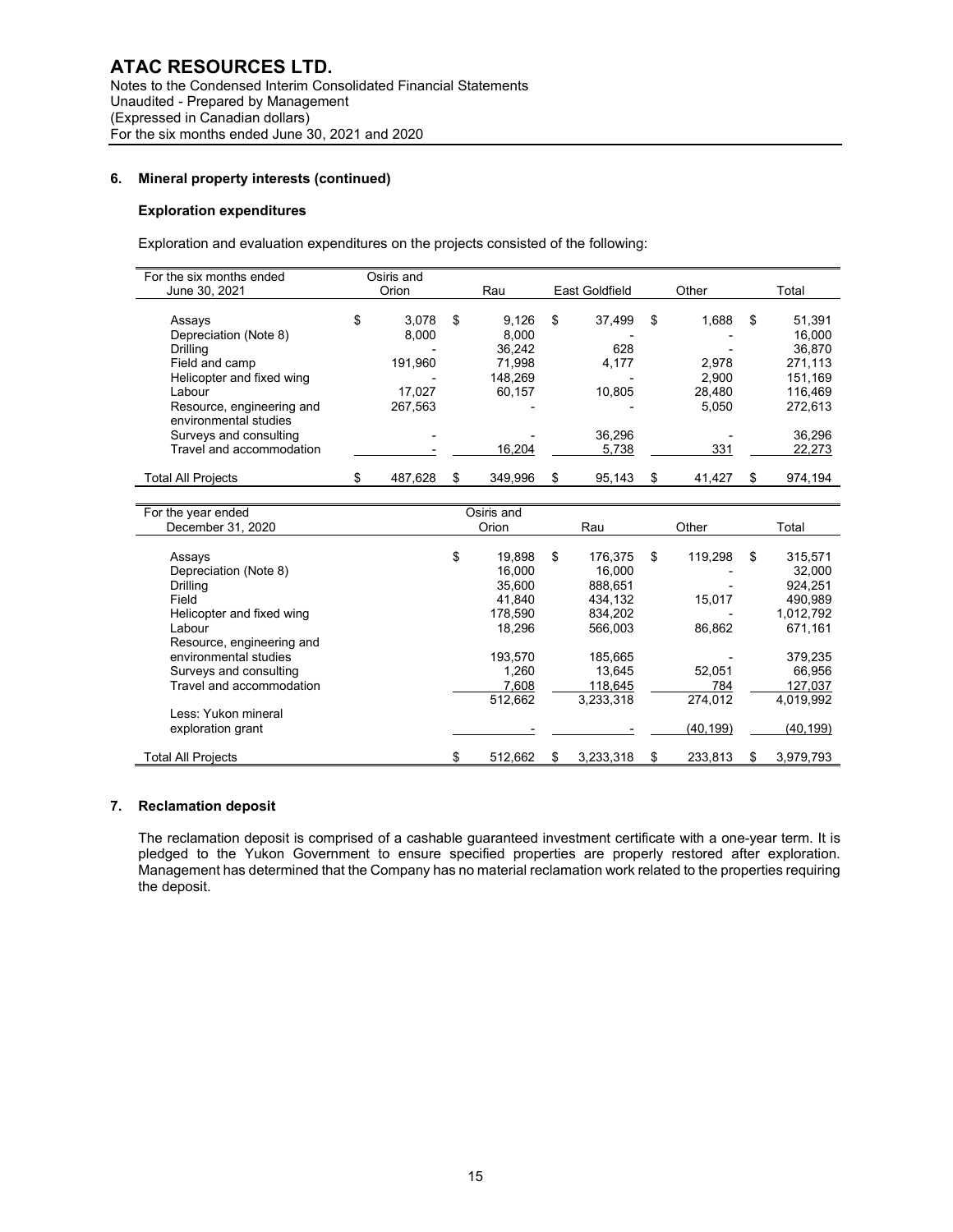(Expressed in Canadian dollars) For the six months ended June 30, 2021 and 2020

# **8. Equipment**

|                                       | <b>Exploration</b> |           | <b>Computer</b> |     |              |
|---------------------------------------|--------------------|-----------|-----------------|-----|--------------|
|                                       |                    | equipment | equipment       |     | <b>Total</b> |
|                                       |                    |           |                 |     |              |
| Cost                                  |                    |           |                 |     |              |
| January 1, 2020 and December 31, 2020 | \$.                | 160,000   | \$              | \$. | 160,000      |
| <b>Accumulated depreciation</b>       |                    |           |                 |     |              |
| January 1, 2020                       |                    | 16,000    |                 |     | 16,000       |
| Depreciation                          |                    | 32,000    |                 |     | 32,000       |
| December 31, 2020                     | \$                 | 48,000    | \$              | \$  | 48,000       |
|                                       |                    |           |                 |     |              |
| Cost                                  |                    |           |                 |     |              |
| January 1, 2021                       | \$                 | 160,000   | \$              | \$  | 160,000      |
| Additions                             |                    |           | 12,189          |     | 12,189       |
| June 30, 2021                         |                    | 160,000   | 12,189          |     | 172,189      |
| <b>Accumulated depreciation</b>       |                    |           |                 |     |              |
| January 1, 2021                       |                    | 48,000    |                 |     | 48,000       |
| Depreciation                          |                    | 16,000    | 339             |     | 16,339       |
|                                       |                    |           |                 |     |              |
| June 30, 2021                         | \$                 | 64,000    | \$<br>339       | \$  | 64,339       |
|                                       |                    |           |                 |     |              |
| Net book value                        |                    |           |                 |     |              |
| December 31, 2020                     | \$                 | 112,000   | \$              | \$  | 112,000      |
| June 30, 2021                         |                    | 96,000    | 11,850          |     | 107,850      |

Depreciation on exploration equipment is capitalized to the Company's exploration properties (Note 6), as the equipment is used exclusively for the Company's exploration efforts. During the six months ended June 30, 2021, the Company capitalized \$16,000 in depreciation charges (2020 - \$16,000) to mineral property interests.

#### **9. Share capital**

The authorized share capital of the Company consists of unlimited common shares without par value, and unlimited Class "A" preferred shares with a par value of \$1.00 each. All issued shares are fully paid.

#### **Transactions for the issue of share capital during the six months ended June 30, 2021:**

On April 16, 2021, the Company completed a flow-through private placement consisting of the issue of 4,800,000 flow-through common shares at a price of \$0.21 per common share for gross proceeds of \$1,008,000.

The flow-through shares were issued at a premium to the trading value of the Company's common shares, which is a reflection of the value of the income tax write-offs that the Company will renounce to the flow-through shareholders. The premium was determined to be \$144,000 and was recorded as a reduction of share capital. An equivalent flow-through share premium liability was recorded and will be reversed pro-rata as the required exploration expenditures are incurred (Note 13).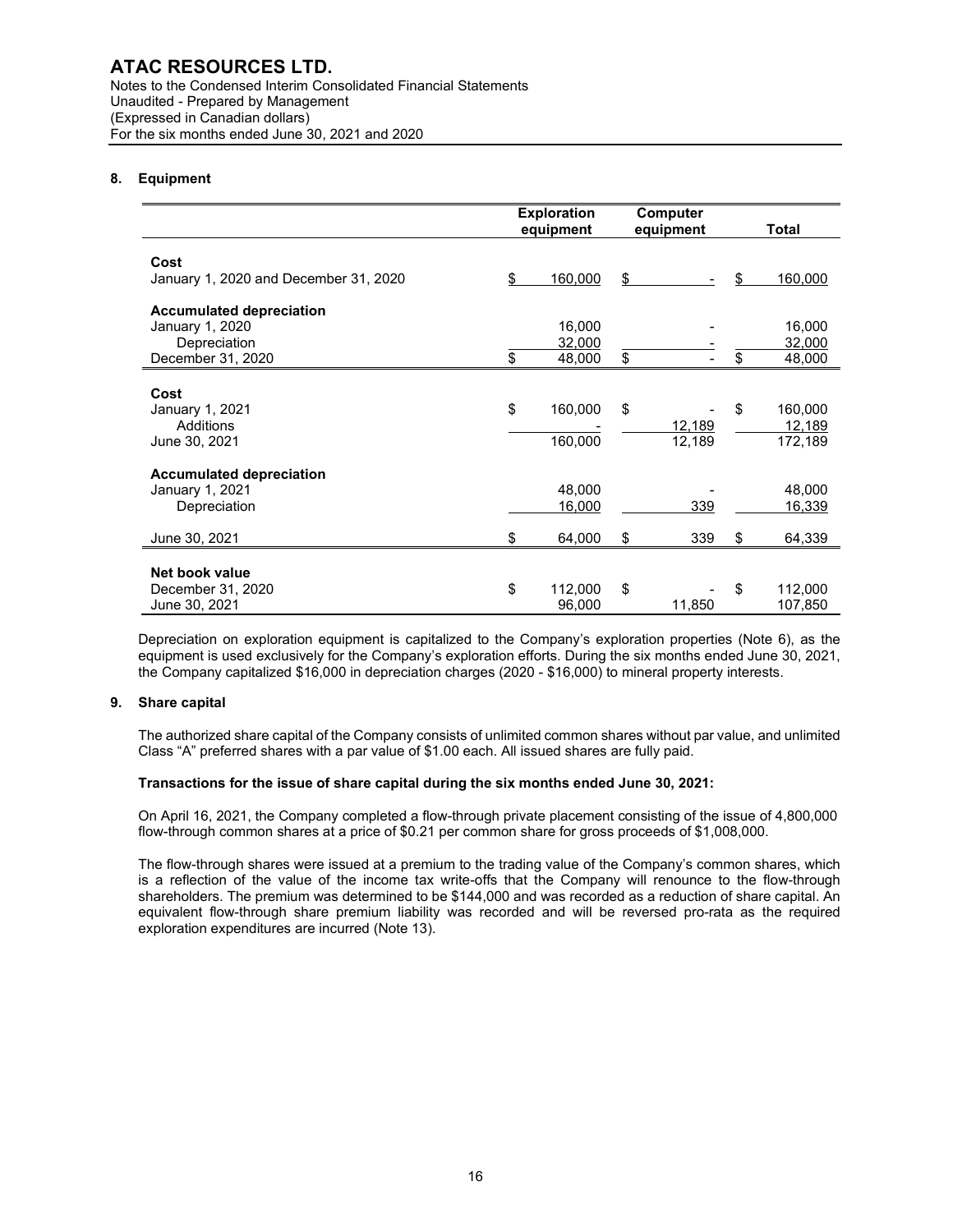#### **9. Share capital (continued)**

#### **Transactions for the issue of share capital during the six months ended June 30, 2021 (continued):**

On June 25, 2021, the Company completed a private placement consisting of:

- a) 14,400,000 units at a price of \$0.175 per unit for gross proceeds of \$2,520,000. Each unit consisted of one common share and one-half of one share purchase warrant. Each whole warrant entitles the holder to purchase one common share at a price of \$0.24 until June 25, 2024; and
- b) 2,400,000 flow-through units at a price of \$0.21 per flow-through unit for gross proceeds of \$504,000. Each flow-through unit consisted of one flow-through common share and one-half of one share purchase warrant. Each whole warrant entitles the holder to purchase one common share at a price of \$0.24 until June 25, 2024.

The flow-through share units were issued at a premium to the trading value of the Company's common shares, which is a reflection of the value of the income tax write-offs that the Company will renounce to the flow-through shareholders. The premium was determined to be \$84,000 and was recorded as a reduction of share capital. An equivalent flow-through share premium liability was recorded and will be reversed pro-rata as the required exploration expenditures are incurred (Note 13).

Finders' fees totaling \$155,449 were incurred in respect of the placement, including the issue of 859,478 finders' warrants having a fair value of \$54,018. Legal and filing fees amounted to \$40,610 and were recorded as a share issue cost and deducted from share capital.

#### **Transactions for the issue of share capital during the year ended December 31, 2020:**

On June 30, 2020, the Company completed a flow-through private placement consisting of the issue of 4,347,827 flow-through units at a price of \$0.23 each for gross proceeds of \$1,000,000. Each unit consists of one flow-through common share and one-half of a share purchase warrant, with each whole warrant being exercisable into a nonflow-through common share at an exercise price of \$0.27 until June 30, 2022.

The flow-through share units were issued at a premium to the trading value of the Company's common shares, which is a reflection of the value of the income tax write-offs that the Company will renounce to the flow-through shareholders. The premium was determined to be \$21,739 and was recorded as a reduction of share capital. An equivalent flow-through share premium liability was recorded and will be reversed pro-rata as the required exploration expenditures are incurred (Note 13). No value was allocated to the warrant component of the unit.

Finders' fees totaling \$82,745 were incurred in respect of the placement, including the issue of 260,870 finders' warrants having a fair value of \$22,745. Legal and filing fees amounted to \$5,000 and were recorded as a share issue cost and deducted from share capital net of deferred income tax benefits of \$17,550.

#### **Common share rights**

The Company has a "Rights Plan" under which one right is issued for each issued and outstanding common share of the Company. Each right entitles the holder to purchase from the Company one common share at a price equal to one-half the market price for each common share of the Company, subject to certain anti-dilutive adjustments. The rights are exercisable only if the Company receives an unacceptable take-over bid as defined in the Rights Plan. The current Rights Plan was approved at the November 2020 annual shareholders' meeting and will remain in effect until the annual shareholders' meeting in 2023. As at June 30, 2021, there were 184,338,547 rights outstanding (December 31, 2020 – 162,738,547).

#### **Stock options**

The Company has an incentive stock option plan (the "Plan"), under which the maximum number of stock options issued cannot exceed 10% of the Company's currently issued and outstanding common shares. The exercise period for any options granted under the Plan cannot exceed ten years. The exercise price of options granted under the Plan cannot be less than the "discounted market price" of the common shares (defined as the last closing market price of the Company's common shares immediately preceding the issuance of a news release announcing the granting of the options, or the date of grant in respect of options granted to consultants, less a discount of from 15% to 25%), unless otherwise agreed to by the Company and accepted by the TSX-V.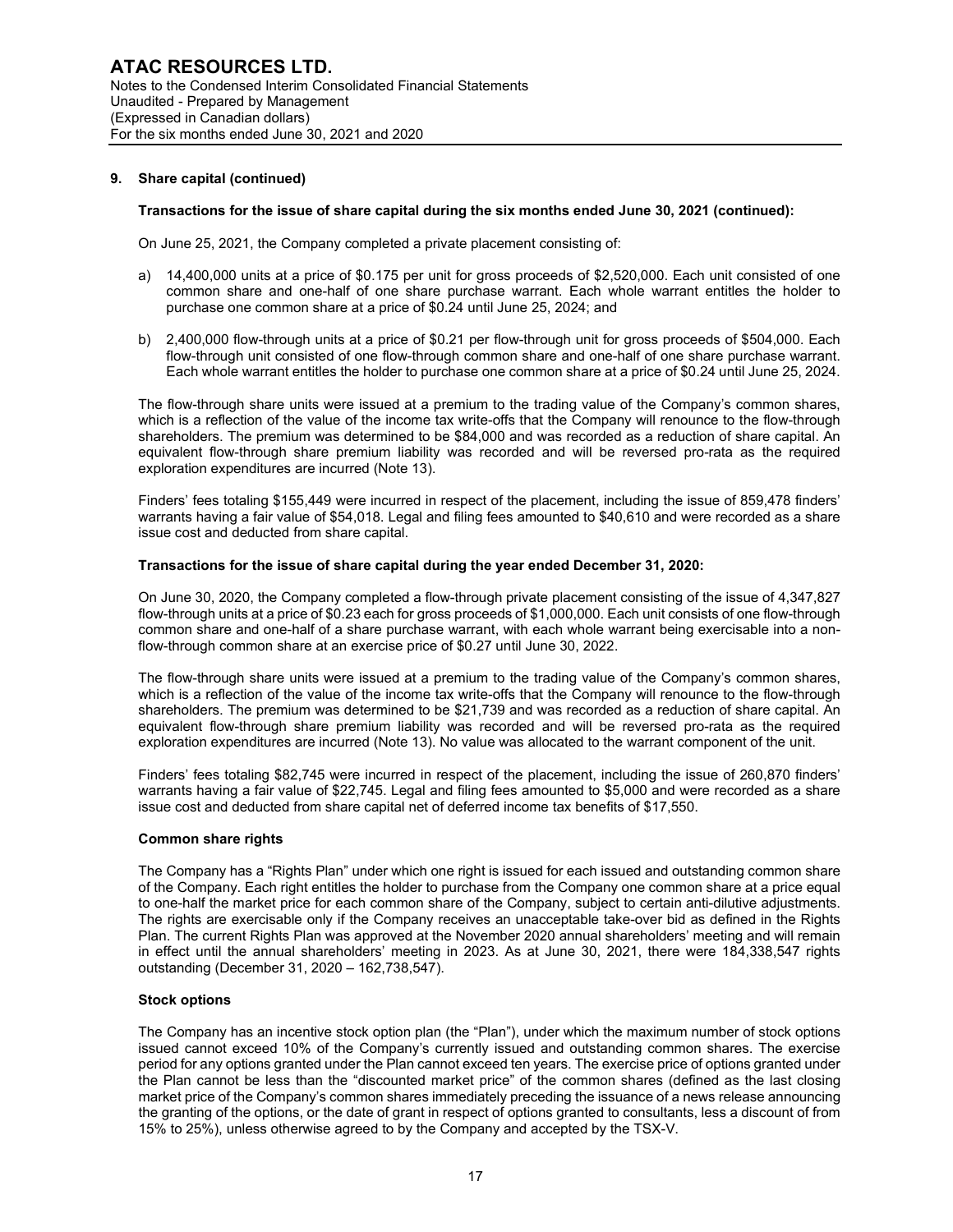#### **9. Share capital (continued)**

#### **Stock options (continued)**

A participant who is a consultant conducting investor relations activities who is granted options under the plan will become vested with the right to exercise one-quarter of the options upon conclusion of every three months subsequent to the grant date.

Stock option transactions are as follows:

|                            | Number<br>of Stock Options | <b>Weighted Average</b><br><b>Exercise Price</b> |
|----------------------------|----------------------------|--------------------------------------------------|
|                            |                            |                                                  |
| Balance, December 31, 2019 | 12,437,500                 | \$<br>0.49                                       |
| Granted                    | 2,405,000                  | 0.22                                             |
| Exercised                  | (275,000)                  | 0.30                                             |
| Expired and cancelled      | (2,332,500)                | 0.68                                             |
| Balance, December 31, 2020 | 12,235,000                 | \$<br>0.41                                       |
| Granted                    | 100.000                    | 0.17                                             |
| Expired                    | (2,005,000)                | 0.37                                             |
| Balance, June 30, 2021     | 10,330,000                 | \$<br>0.42                                       |
| Exercisable, June 30, 2021 | 10,230,000                 | \$<br>0.42                                       |

As at June 30, 2021, the Company has stock options outstanding and exercisable as follows:

| Number of<br><b>Stock Options</b><br>Outstanding                                                | Number of<br><b>Stock Options</b><br>Exercisable                                                | Exercise<br>Price                                                  | Expiry Date                                                                                                                    |  |
|-------------------------------------------------------------------------------------------------|-------------------------------------------------------------------------------------------------|--------------------------------------------------------------------|--------------------------------------------------------------------------------------------------------------------------------|--|
| 2,665,000<br>2.940.000<br>2,120,000<br>100.000<br>2,210,000<br>195.000<br>100.000<br>10,330,000 | 2,665,000<br>2.940.000<br>2,120,000<br>100.000<br>2,210,000<br>146,250<br>100,000<br>10,230,000 | 0.55<br>0.55<br>0.30<br>0.30<br>0.22<br>0.20<br>0.17<br>\$<br>0.42 | May 26, 2022<br>February 1, 2023<br>February 4, 2024<br>February 4, 2024<br>January 9, 2025<br>April 28, 2025<br>April 8, 2026 |  |

During the six months ended June 30, 2021, 100,000 (2020 – 2,405,000) options were granted to Officers, Directors, related company employees and consultants with a weighted average fair value of \$0.10 per option (2020 - \$0.12). For the period ended June 30, 2021, the Company recognized share-based payment expense of \$23,169 (2020 - \$242,349) for options granted and vesting.

The following weighted average assumptions were used for the Black-Scholes option-pricing model valuation of stock options granted:

|                                | 2021    | 2020    |
|--------------------------------|---------|---------|
|                                |         |         |
| Risk-free interest rate        | 0.92%   | 1.45%   |
| Expected life of option        | 5 years | 5 years |
| Expected annualized volatility | 71.63%  | 64.98%  |
| <b>Dividend</b>                |         |         |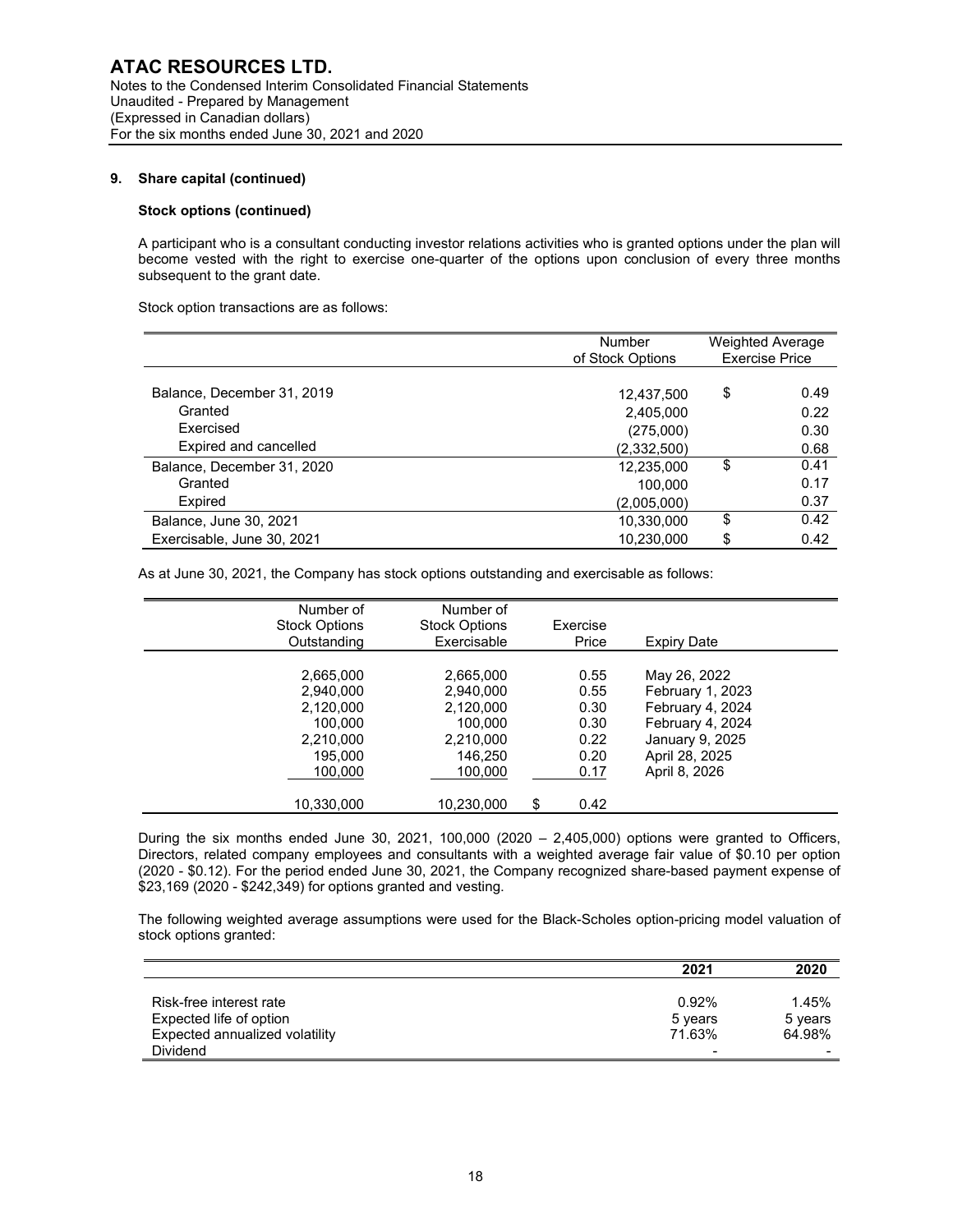#### **9. Share capital (continued)**

#### **Warrants**

During the six months ended June 30, 2021, 859,478 finders' warrants (2020 – 260,870) were issued in connection with the financings completed. The value of the finders' warrants was determined to be \$54,018 (2020 – \$22,745) using the Black-Scholes option pricing model with the following weighted average assumptions: expected life of warrants – three years (2020 – two years), stock price volatility – 70.29% (2020 – 72.67%), no dividend yield (2020 – none), and a risk-free interest rate yield –  $0.63\%$  (2020 –  $0.25\%$ ).

Warrant transactions are summarized as follows:

|                                      | <b>Number</b><br>of Warrants | <b>Weighted Average</b><br><b>Exercise Price</b> |
|--------------------------------------|------------------------------|--------------------------------------------------|
| Balance, December 31, 2019<br>Issued | 5,636,072<br>2,434,784       | \$<br>0.425<br>0.27                              |
| Balance, December 31, 2020           | 8,070,856                    | 0.28                                             |
| Issued<br>Expired                    | 9,259,478<br>(382,500)       | 0.24<br>0.425                                    |
| Balance, June 30, 2021               | 16,947,834                   | \$<br>0.26                                       |

As at June 30, 2021, the Company has warrants outstanding and exercisable as follows:

| Number of<br>Warrants Outstanding<br>and Exercisable |    | Exercise<br>Price            | Expiry Date                                                       |  |
|------------------------------------------------------|----|------------------------------|-------------------------------------------------------------------|--|
| 5,253,572<br>2,173,914<br>260,870<br>9,259,478       | \$ | 0.28<br>0.27<br>0.23<br>0.24 | March 22, 2022<br>June 30, 2022<br>June 30, 2022<br>June 25, 2024 |  |
| 16,947,834                                           | S  | 0.26                         |                                                                   |  |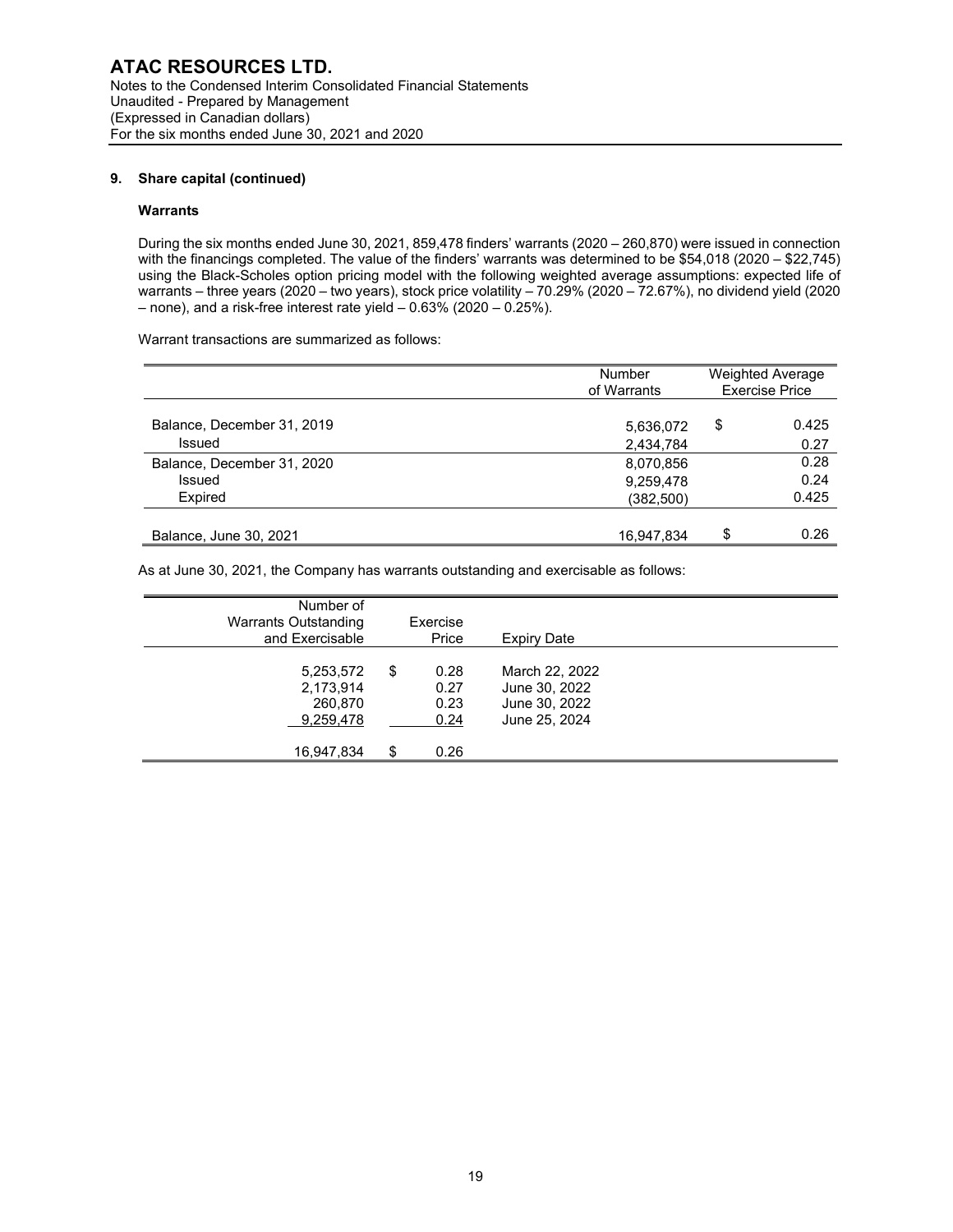#### **10. Related party payables and transactions**

The aggregate value of transactions and outstanding balances with key management personnel and Directors and entities over which they have control or significant influence were as follows:

|                                   | Classification                              | For the six<br>months ended<br>June 30, 2021 | For the six<br>months ended<br>June 30, 2020 |         |  |
|-----------------------------------|---------------------------------------------|----------------------------------------------|----------------------------------------------|---------|--|
| Archer, Cathro (a)                |                                             |                                              |                                              |         |  |
| Geological services               | Property costs                              | \$                                           | \$                                           | 185,667 |  |
| Office and administration         | Office rent                                 |                                              |                                              | 41,918  |  |
|                                   |                                             |                                              |                                              | 227,585 |  |
| Carvest - geological services (f) | Property costs                              | 12,470                                       |                                              | 3.190   |  |
| Yeadon Law Corp. (b)              | Professional fees                           | 51,209                                       |                                              | 36,947  |  |
| DBM CPA (c)                       | Professional fees                           | 14.500                                       |                                              | 27,800  |  |
| D. Goss Corporation (d)           | Consulting fees                             | 21,000                                       |                                              | 14,000  |  |
| Graham Downs (q)                  | Salaries and benefits                       | 112.500                                      |                                              | 116.748 |  |
| lan Talbot (e)                    | Management fees                             | 21,000                                       |                                              | 20,344  |  |
| Kenway Mack (h)                   | Consulting fees                             | 6.000                                        |                                              | 4,300   |  |
| Andrew Carne (i)                  | Property costs and salaries<br>and benefits | 61,875                                       |                                              | 21,234  |  |
| Adam Coulter (i)                  | Property costs and salaries<br>and benefits | 60,000                                       |                                              | 21,494  |  |
|                                   |                                             | \$<br>360.554                                | \$                                           | 493,642 |  |

(a) Archer Cathro is a geological consulting firm that is a former related party through its management contracts, which confer significant influence over operations. Charges are for property location, acquisition, exploration, management, accounting, office rent and administration.

(b) Glenn Yeadon is a Director and the Company's Secretary. He controls Glenn R. Yeadon Personal Law Corporation ("Yeadon Law Corp."), which provides the Company with legal services.

(c) Larry Donaldson is the Company's former CFO. He is a principal of Donaldson Brohman Martin CPA Inc. ("DBM CPA"), a firm in which he has significant influence. DBM CPA provides the Company with accounting and tax services.

(d) Douglas Goss is a Director and the Company's Chairman of the Board. He controls Douglas O. Goss Professional Corporation ("D. Goss Corporation"), which provides consulting services to the Company.

(e) Ian Talbot is the Company's COO. He provides the Company with management services.

(f) Robert Carne is a Company Director. He controls Carvest Holdings Ltd. ("Carvest"), which provides geological consulting services to the Company.

(g) Graham Downs is the Company's President and CEO. He is paid a monthly salary and benefits for his services.

(h) Bruce Kenway is a Company Director and Chairman of the Audit Committee. He is a partner in Kenway Mack Slusarchuk Stewart LLP ("Kenway Mack"), which provides advisory services to the Company.

(i) Andrew Carne is the Company's Interim CFO and Vice-president of Corporate and Project Development. He is paid a monthly salary for his services with fees allocated between exploration and evaluation expenditures and salaries and benefits expense relative to time spent.

(j) Adam Coulter is the Company's Vice-president of Exploration. He is paid a monthly salary for his services with fees allocated between exploration and evaluation expenditures and salaries and benefits expense relative to time spent.

All related party balances are unsecured and are due within thirty days without interest.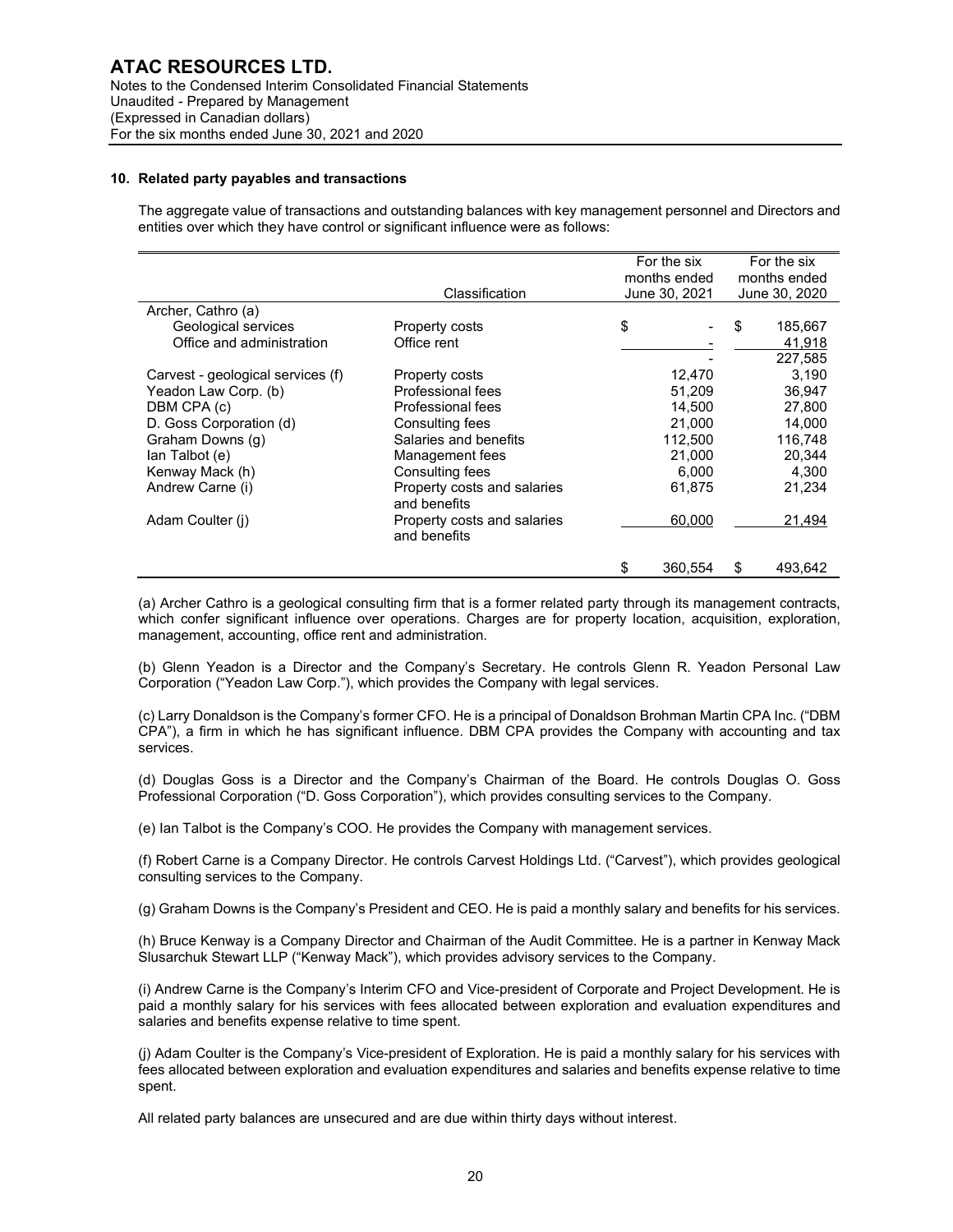#### **10. Related party payables and transactions (continued)**

#### *Stock option transactions with related parties:*

During the six months ended June 30, 2020, 1,695,000 stock options were granted to key management personnel and Directors having a fair value on issue of \$201,802. 1,500,000 of the options granted are exercisable at \$0.22 until January 9, 2025, and vest over a one-year period ending January 9, 2021. The remaining 195,000 options granted have an exercise price of \$0.20 until April 28, 2025, and vest over a one-year period ending April 28, 2021.

#### **11. Supplemental cash flow information**

The Company incurred non-cash financing and investing activities during the six months ended June 30, 2021 and 2020 as follows:

|                                                                | 2021          | 2020          |
|----------------------------------------------------------------|---------------|---------------|
| Non-cash financing activities:                                 |               |               |
| Share issue costs on finders' warrants issued                  | \$<br>54.018  | \$<br>22,745  |
| Share issue costs included in related party payables           | 19.000        | 5.000         |
| Share issue costs included in accounts payable                 | 10.500        | 60.000        |
| Share capital reduced by flow-through share premium            | 228,000       | 21,739        |
|                                                                |               |               |
|                                                                | 2021          | 2020          |
| Non-cash investing activities:                                 |               |               |
| Deferred exploration expenditures included in accounts payable |               |               |
| and related party payables                                     | \$<br>312.267 | \$<br>133.422 |
| Marketable securities received as option payment               | 20.000        |               |
| Prepaid exploration expenditures remaining in accounts payable |               | 9,861         |
| Depreciation capitalized to exploration expenditures           | 16.000        |               |

During the six months ended June 30, 2021 and June 30, 2020 no amounts were paid for interest or income tax expenses.

#### **12. Financial risk management**

#### **Capital management**

The Company is a junior exploration company and considers items included in shareholders' equity as capital. The Company has no debt and does not expect to enter into debt financing. The Company manages its capital structure and makes adjustments to it in light of changes in economic conditions and the risk characteristics of underlying assets. In order to maintain or adjust its capital structure, the Company may issue new shares, purchase shares for cancellation pursuant to normal course issuer bids or make special distributions to shareholders. The Company is not subject to any externally imposed capital requirements and does not presently utilize any quantitative measures to monitor its capital. The Company's capital structure as at June 30, 2021 is comprised of shareholders' equity of \$10,471,771 (December 31, 2020 - \$7,294,464).

The Company currently has no source of revenues. In order to fund future projects and pay for administrative costs, the Company will spend its existing working capital and raise additional funds as needed. The Company's ability to continue as a going concern on a long-term basis and realize its assets and discharge its liabilities in the normal course of business rather than through a process of forced liquidation is primarily dependent upon its ability to sell or option its mineral properties and its ability to borrow or raise additional funds from equity markets.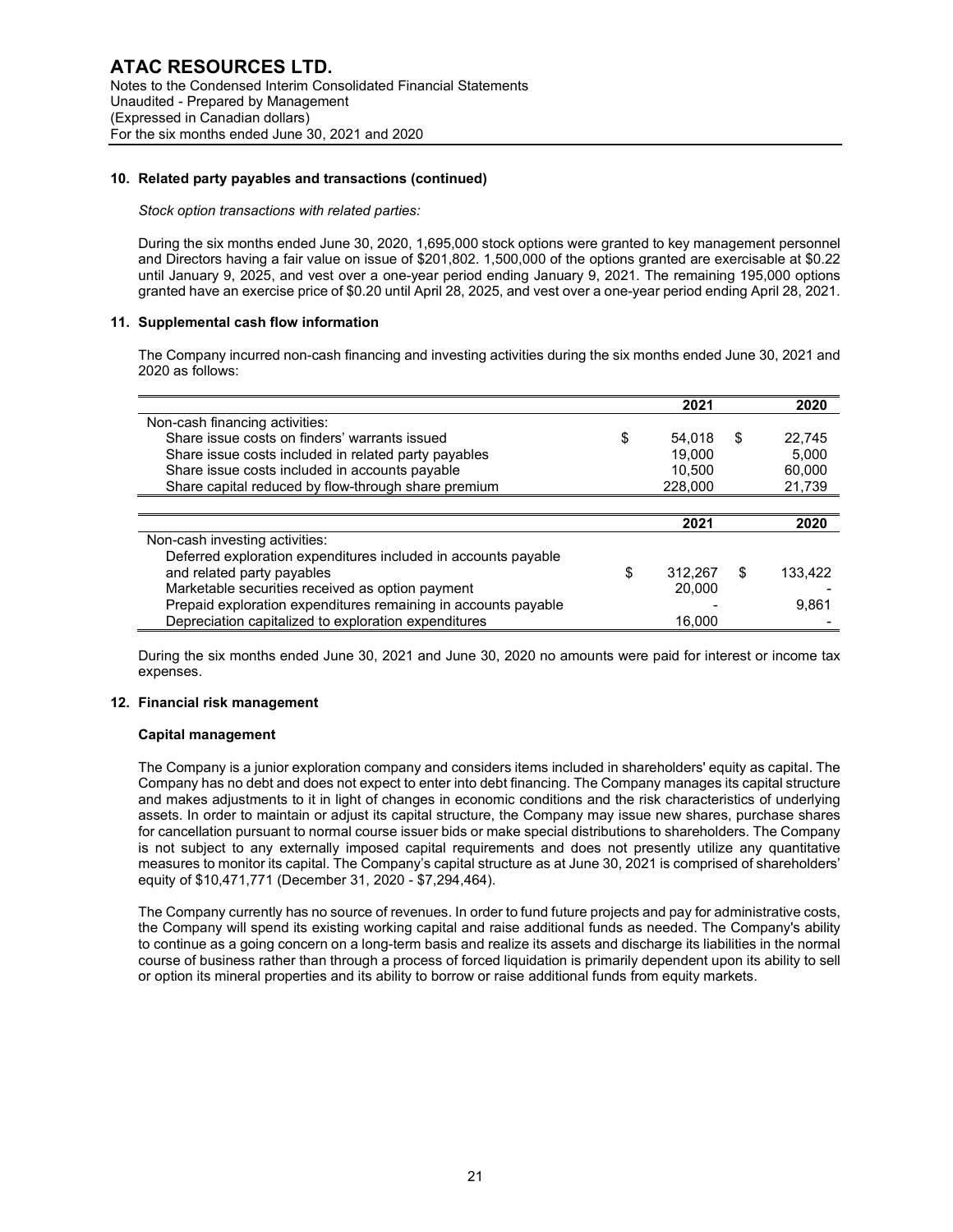#### **12. Financial risk management (continued)**

#### **Financial instruments - fair value**

The Company's financial instruments consist of cash and cash equivalents, marketable securities, reclamation deposit, accounts payable and accrued liabilities, and accounts payable to related parties.

The carrying value of accounts payable and accrued liabilities and accounts payable to related parties approximates their fair value because of the short-term nature of these instruments.

Financial instruments measured at fair value on the consolidated statements of financial position are summarized into the following fair value hierarchy levels:

Level 1: quoted prices (unadjusted) in active markets for identical assets or liabilities.

Level 2: inputs other than quoted prices included within Level 1 that are observable for the asset or liability, either directly (i.e. as prices) or indirectly (i.e. derived from prices).

Level 3: inputs for the asset or liability that are not based on observable market data (unobservable inputs).

|                             | Level 1         | Level 2            | Level 3 | Total           |
|-----------------------------|-----------------|--------------------|---------|-----------------|
| June 30, 2021               |                 |                    |         |                 |
| Cash and cash equivalents   | \$<br>8.331.586 | \$                 | \$      | \$<br>8,331,586 |
| Marketable securities       | 459.982         | 52                 |         | 460.034         |
| <b>Reclamation deposits</b> | 126.099         |                    |         | 126,099         |
|                             |                 |                    |         |                 |
|                             | \$<br>8.917.667 | \$<br>52           | \$      | \$<br>8,917,719 |
|                             |                 |                    |         |                 |
|                             | Level 1         | Level <sub>2</sub> | Level 3 | <b>Total</b>    |
| December 31, 2020           |                 |                    |         |                 |
| Cash and cash equivalents   | \$<br>5.901.360 | \$                 | \$      | \$<br>5,901,360 |
| Marketable securities       | 411.114         | 9,843              |         | 420.957         |
| <b>Reclamation deposits</b> | 125,744         |                    |         | 125,744         |
|                             |                 |                    |         |                 |
|                             | 6.438.218       | \$<br>9.843        | \$      | 6.448.061       |

#### **Financial instruments - risk**

The Company's financial instruments can be exposed to certain financial risks, including credit risk, interest rate risk, liquidity risk and market and currency risk.

#### **(a) Credit risk**

The Company is exposed to credit risk by holding cash and cash equivalents. This risk is minimized by holding the funds in Canadian banks and credit unions or with Canadian governments. The Company has minimal accounts receivable exposure as its refundable credits are due from the Canadian Government.

#### **(b) Interest rate risk**

The Company is exposed to interest rate risk because of fluctuating interest rates. Fluctuations in market rates do not have a significant impact on the Company's operations due to the short term to maturity and no penalty cashable feature of its cash equivalents.

#### **(c) Liquidity risk**

Liquidity risk is the risk that the Company is unable to meet its financial obligations as they come due. The Company manages this risk by careful management of its working capital to ensure its expenditures will not exceed available resources.